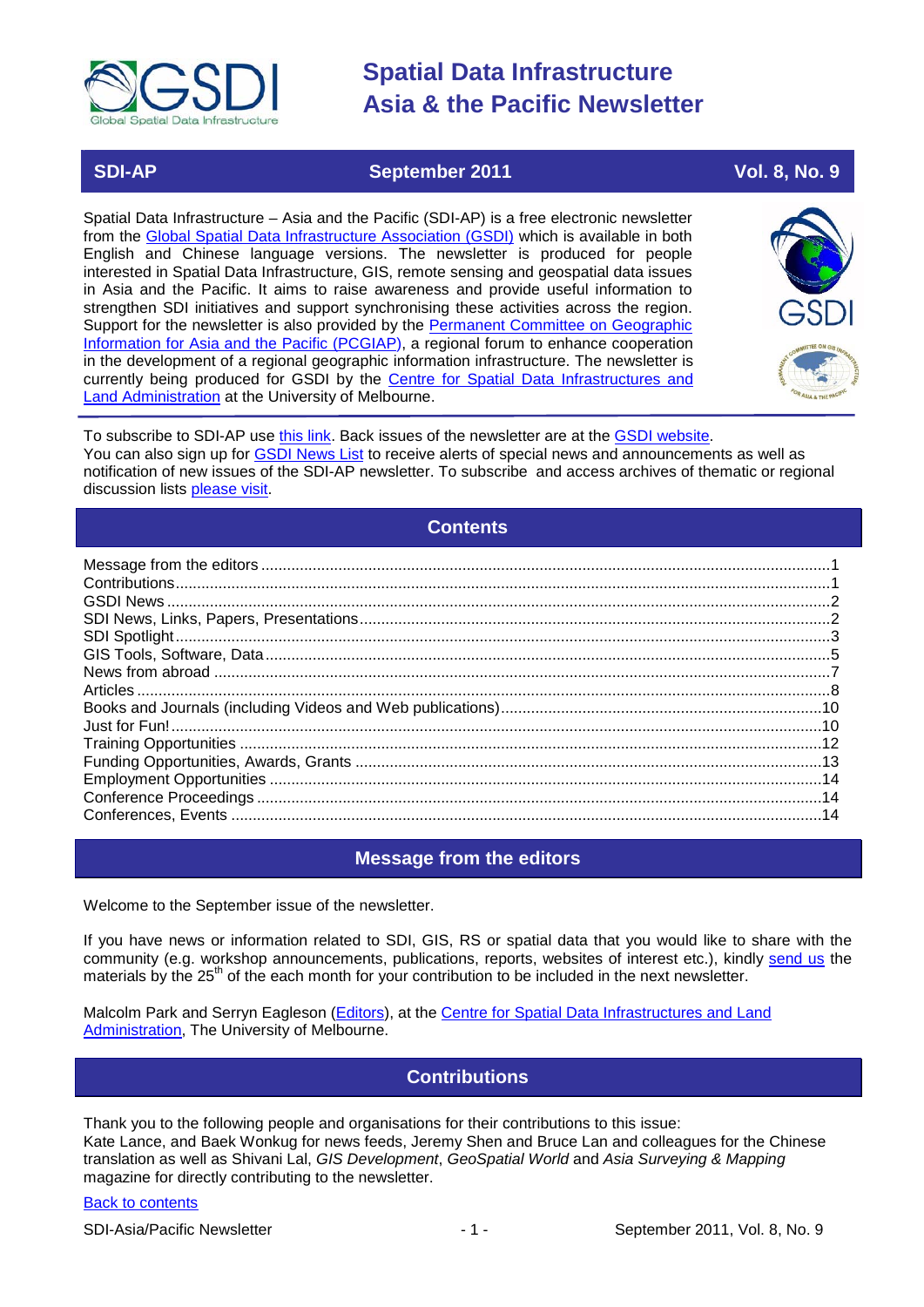

# **GSDI News**

### <span id="page-1-0"></span>**[Call for proposals: GSDI Small Grants Program 2011-2012](http://www.gsdi.org/node/315)**

The Global Spatial Data Infrastructure (GSDI) Association, the FGDC, and GISCorps have announced the Small Grants Program for the year 2011-12.

**Application deadline: 31 October 2011. See under** ["Funding Opportunities, Awards, Grants"](#page-12-0)

#### <span id="page-1-1"></span>**[Back to contents](#page-0-0)**

# **SDI News, Links, Papers, Presentations**

#### **UN sets up committee on global geospatial information**

The United Nations Economic and Social Council (ECOSOC) voted on July 27 to establish a committee of experts on global geospatial information management to coordinate international dialogue on spatial data infrastructures and enhance cooperation in that field. According to the latest report of the Secretary-General on global geospatial information management, geospatial information has application in many fields including humanitarian, peace and security, environmental and development challenges facing the world, such as climate change, natural disasters, pandemics, famines, population displacement and food and economic crises. Building the infrastructure for the gathering, validation, compilation and dissemination of geospatial information is therefore as important for countries as the building of roads and telecommunications networks. However, there is currently no global multilateral or intergovernmental mechanism that can play the important leadership role of setting the agenda for the development of global geospatial information and promote its use to address key global challenges. The Secretary-General proposed that the UN take the lead role and serve as the coordinating entity of the global geospatial information community, hence the decision to create the committee. The committee is mandated, among other tasks, with providing a platform for the development of effective strategies on how to build and strengthen national capacity on geospatial information, especially in developing countries. It will also compile and disseminate best practices and experiences of national, regional and international bodies on geospatial information related to legal instruments, management models and technical standards, thus contributing to the establishment of spatial data infrastructures. The committee will comprise experts from all Member States, as well as from international organizations. Source: UN

### **Indonesia: [Bakosurtanal and UGM establish Research Centre for SDI](http://www.fakultas-teknik.ugm.ac.id/en/information/kerjasama-ftugm-dengan-bakosurtanal.html)**

Bakosurtanal and University Gadjah Mada (UGM) has established a new Research Centre for Spatial Data Infrastructures Development (RC-SDI-D). The MOU was signed on 29 July 2011. The RC-SDI-D centre will be housed at the Department of Geodetic Engineering, Faculty of Engineering, UGM. Before RC-SDI-D was formally established, researchers at the department have been actively involved in the SDI development in the country.

### **[The OGC and OpenMI Association to advance computer modelling standards](http://www.opengeospatial.org/pressroom/pressreleases/1450)**

August 25, 2011 - The Open Geospatial Consortium (OGC®) and the OpenMI Association announced that they recently signed a memorandum of understanding (MOU) to cooperate in standards development and promotion of open standards related to computer modelling. A first priority will be the facilitation of OpenMI 2.0 as an open international consensus standard under the OGC process framework.

The objectives of the OpenMI Association are to promote the development, use, management and maintenance of the Open Modelling Interface (the OpenMI), a standard for the exchange of data between computer software in environmental management applications. Learn more about the OpenMI Association at

# [http://www.openmi.org.](http://www.openmi.org/)

Roger Moore, chairman of the OpenMI Association, said, "The OpenMI Association sees huge opportunities ahead if the linking of models of different processes as they run can be made simple and reliable. Our immediate goal is to facilitate the integrated modelling needed to understand Earth system processes and hence help scientists, policy makers and managers find sustainable solutions to environmental challenges. Our long term aim is to unlock the innovation that will create a new global wealth generating industry." Source: [OGC](http://www.opengeospatial.org/pressroom/pressreleases/1450)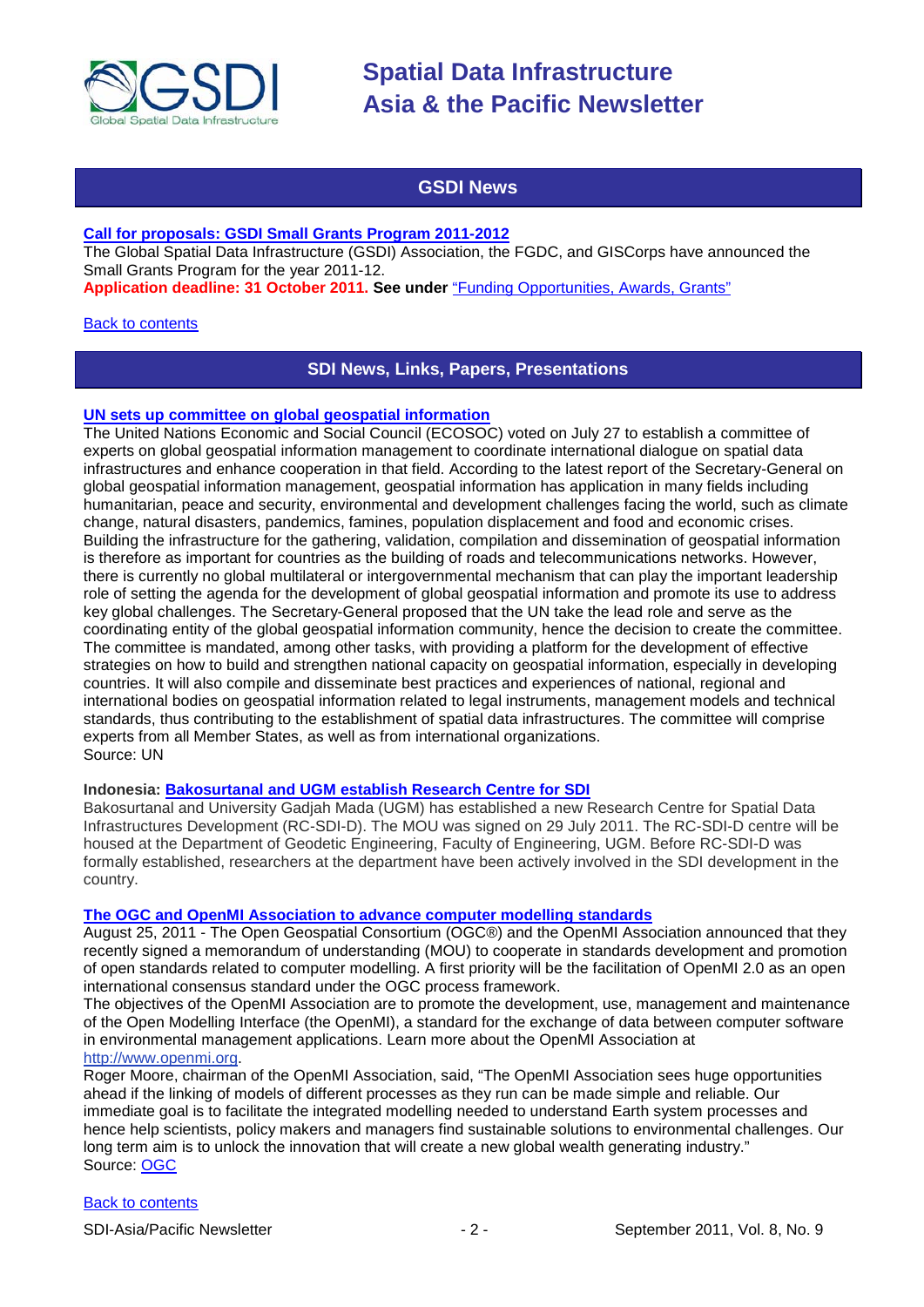

## **[Australia and New Zealand Team to Develop a Spatial Marketplace](http://www.asmmag.com/201108242033/australia-and-new-zealand-team-to-develop-a-spatial-marketplace.html)**

Tens of thousands of spatial data sets exist in the public sector, yet few of them are readily available. Australia and New Zealand have decided to set up a spatial marketplace to facilitate discovery and access to these public sector spatial datasets to encourage the development and use of value-added applications and services. To make this data transparent and accessible, there are a number of licensing and interoperability issues to resolve, along with identifying platform requirements. Australia's Cooperative Research Centre for Spatial Information (CRCSI) is aiding in the research for this marketplace by conducting an alignment study to understand what data products have been built and how they relate between the two countries. CRSCI **[has](http://www.crcsi.com.au/Industry-Devel/Industry-Reports/Value-of-spatial-industry)  [estimated](http://www.crcsi.com.au/Industry-Devel/Industry-Reports/Value-of-spatial-industry)** that the spatial information industry contributes about \$10 billion to Australia's GDP and at least \$1 billion to New Zealand's. They expect that the systematic development of the marketplace will add several billion dollars more to this figure. The alignment of Spatial Data Infrastructure (SDI) initiatives between the two countries will also save money and resources. A demonstration portal will be developed in the next few months to catalogue up to 500 datasets from linked sites and allow access to services and web-based Apps. This onestop-shop will be similar to the award-winning **[Shared Land Information Platform \(SLIP\)](https://www2.landgate.wa.gov.au/web/guest)** that was develped in Western Australia.

Source: Asia Surveying and Mapping Magazine

#### <span id="page-2-0"></span>[Back to contents](#page-0-0)

# **SDI Spotlight**

This month's "Spotlight" feature is from Heri Sutanta who has a Bachelor degree in Geodesy from the [Department of Geodesy and Geomatics Engineering,](http://geodesi.ugm.ac.id/) Gadjah Mada University, Indonesia. He did his final project on GPS satellite positioning. Heri is currently a PhD candidate at CSDILA, the University of Melbournr



### **Projecting Future Growth and Progression of Natural Hazards for Disaster Risk Reduction**

Statistics from several sources, such as UNDP (2004) and the EM-DAT database, show that there was significant increase in the disaster casualties and economic loses. The EM-DAT database shows that the number of people killed due to natural disasters were several thousands to hundreds of thousand every year. Between 1975 and 2010, the annual economic loss was increase from less than US\$ 5 billion to more than US\$ 120 billion. The increasing casualties and economic loss due to natural disasters trigger a question of what make this situation occur. Is it related merely to the increasing events of natural hazards or a combination of them with the increase exposure of people and infrastructures?

Climate change is one of the factor in increasing frequencies and magnitude of hydrological and meteorological disaster (Resurreccion, et al., 2008), and sea level rise (Titus, 1996; IPCC, 2009). Another factor is the increasing exposure of people and infrastructures to natural hazards due to rapid urbanization, physical infrastructure development, un-controlled land use and land use change, and also limited available space which is disaster-free (see for example Sanderson, 2000; UNDP, 2004). Urbanization leads to the need of more space to live in already limited space which makes less affluent people forced to live in disaster-prone areas. Coastal cities attracted large portion of the urbanization, as 14 out 25 of the world's biggest cities located in the coastal zones. With increasing threat from natural disaster to coastal cities, effort to reduce their risk should be started immediately.

Disaster risk reduction (DRR) requires consideration on the types and characteristics of each hazards as well as the coping capacity of the elements at risk. Elements at risk consist of people, physical infrastructures, environment, social and economic activities. Each of these elements at risk has different coping capacity level if confronted to similar or different hazards. As natural disaster impacted a particular land parcel or zones, land management practices have significant influences on the exposure of elements at risk to the natural hazards. Lessening exposure can have significant impact on reducing their vulnerability. The coping capacity and vulnerability of each will determine the risk acceptability level of each land use designation to a particular hazard that may strikes. The acceptable risk is defined as "the level of potential losses that a society or community considers acceptable given existing social, economic, political, cultural, technical and environmental conditions" (UN/ISDR, 2009). The key components in here are the potential losses and acceptance from the potentially affected parties. Potential losses concern the safety of people and economic loss.

Spatial planning has a central role in managing interaction between land use and natural hazards. It requires that the current and future of elements at risk (reflected as land use designation) as well as hazards progression be modeled and evaluated. Projection of the future growth is conducted based on the capacity of the suitable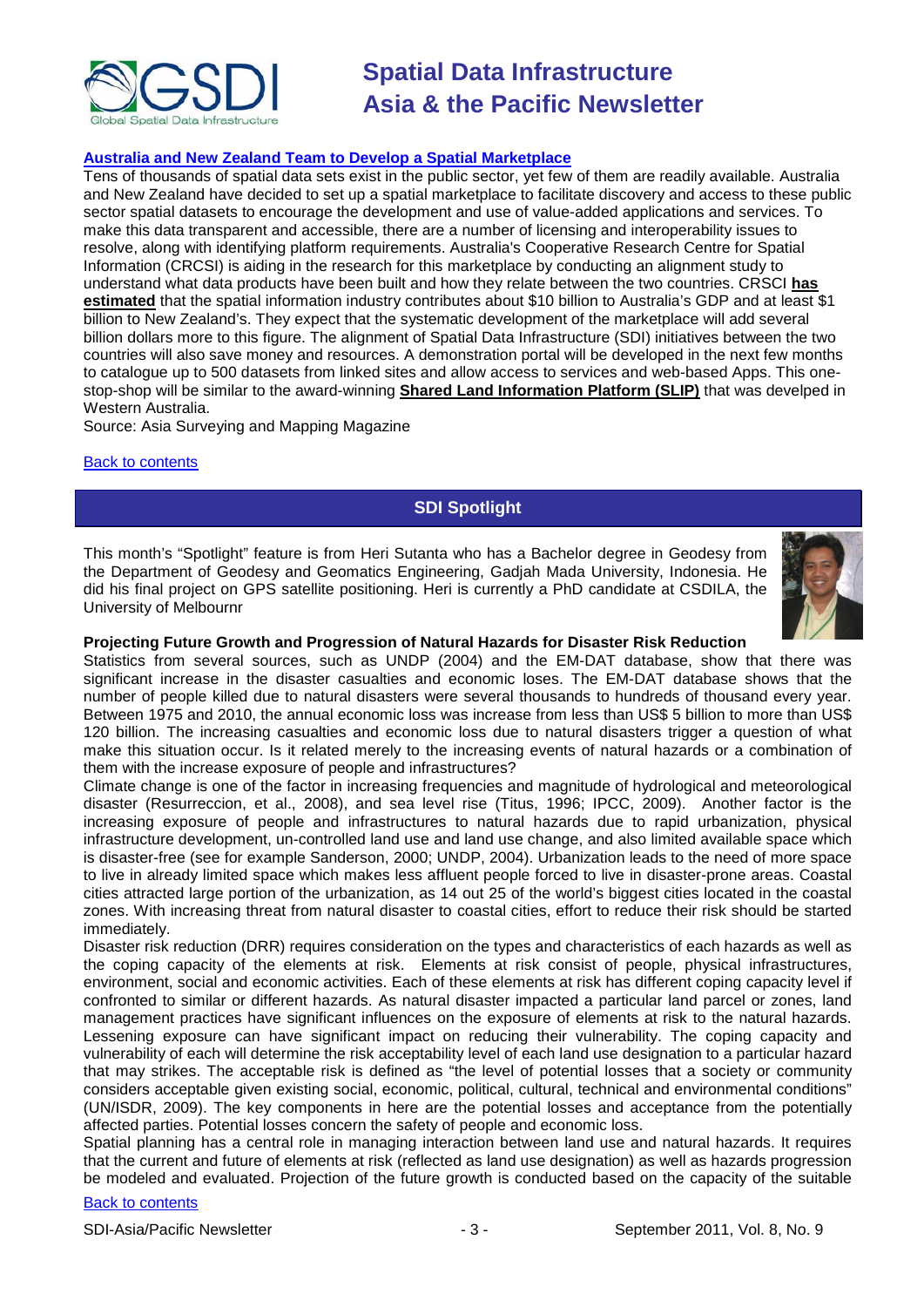

land and the assumption of the economic state. On the physical infrastructures aspect, the projection aims to find out where and when a particular building will be developed.

The progression of future disasters needs to be predicted to know their spatial footprint and magnitude. The currently less threatening disaster may progress into catastrophic event, especially when its extent reach highly developed and populated areas. The prediction of the future disaster is particularly relevant for the continuous disaster such as relative sea level rise where the risk in increasing through time. Unlike sporadic disaster e.g. volcanic eruption and earthquake, the potential impact of continuous disaster is ever-progressing. In the sporadic disaster, there will be a period when people can come back to normality.

The projection of future growth and progression of disaster along with the acceptability level of each zones were used to assess the future suitability of land use designation. The results will form the basis to determine the appropriateness of the initial land use. In the coastal lowland threatened by relative sea level rise, increase of frequency, duration and depth of inundation are the main concerns. Capacity to cope with these water related disaster impacts is essential in evaluating the risk acceptability level of different land use. Residential use, due to their financial capacity, has low coping capacity but high vulnerability. Therefore, it cannot accept high risk of inundation. Industrial use, on the other hand, has better financial resources to modify ground elevation or building protection structures. With similar magnitude of hazards, industrial use can accept higher level of risk compare to the residential use. In the long term, the calculation of risk level can be conducted with the help of Economic Cost Benefit Analysis (CBA).





Two scenarios were developed and tested: the business-as-usual and the disaster incorporation. In the business-as-usual scenario, all potential impacts of the relative sea level rise were ignored. In the disaster incorporation scenario, if the initial land use designations were not complying with the acceptable risk level, they were changed. Calculation on the construction cost of building at risk from inundation was done on the two scenarios. It was found that modification of initial land use designations will result in less risk to people and residential building, but slightly higher for industrial sector. Several zones were changed from residential use to industrial, because industrial use has better coping capacity in response to land subsidence than residential use. The initial development costs will increase, as earth material need to be added to compensate the rate of subsidence.

Using this case study, the findings show that in the long run, the disaster incorporation scenario will result in less risk to people and infrastructure. Initial cost will be higher but will be offset by long term benefit. Several challenges in land use modification have been identified: (1) the limitation of available land, (2) jurisdiction barrier which impede cross boundary planning, (3) limited possibility for land use modification due to size, shape, location and association of the parcel, (4) data availability. With regard to the fact that there are several highly developing coastal cities but threaten by relative sea level rise, careful planning has to be developed in advance and should incorporate prediction on the progression of natural hazards. Method developed in this research is applicable to many coastal cities with similar settings.

The editors remind our subscribers and readers that we welcome contributions for the *Spotlight* feature.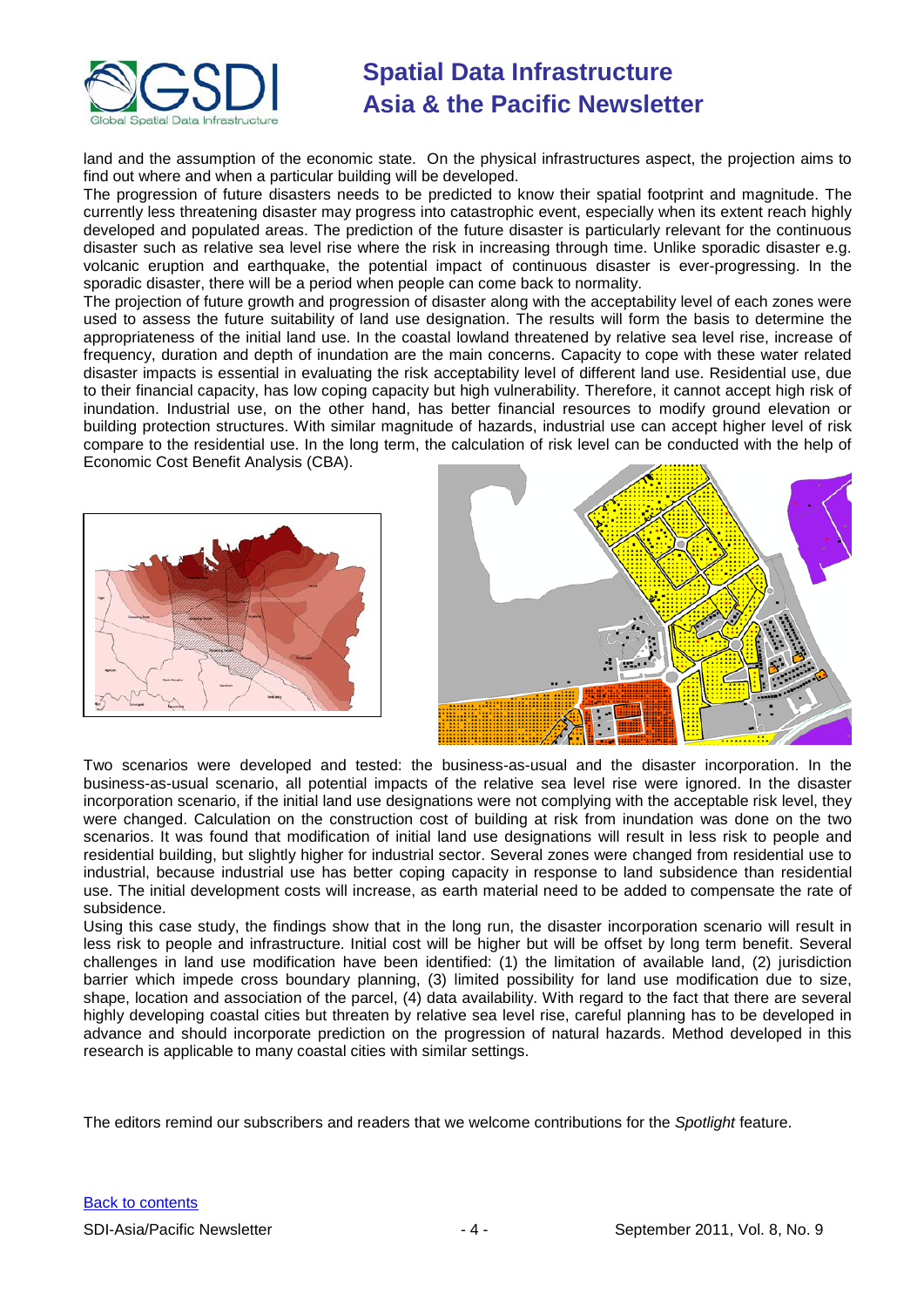

# **GIS Tools, Software, Data**

#### <span id="page-4-0"></span>**[Chinese researchers uncovers new facts about Brahmaputra and Indus rivers](http://geospatialworld.net/index.php?option=com_content&view=article&id=22911:china-reveals-new-facts-about-brahmaputra-indus&catid=74:miscellaneous-research)**

Researchers from the Chinese Academy of Sciences (CAS) completed a first of its kind study to pinpoint the sources of the Brahmaputra and Indus rivers using satellite images. They found that the length and drainage areas of both rivers exceeded earlier estimates. The CAS study mapped the river's length at 3,848 km, while earlier studies had estimated its length at 2,900-3,350 km. It also measured its drainage area at 712,035 sq km, with earlier estimates ranging from 520,000 sq km to 1.73 million sq km. Source: Geospatial World

### **[South Korea Funds Uzbek GIS](http://apb.directionsmag.com/entry/south-korea-funds-uzbek-gis-and-other-international-gis-news/195415)**

A South Korean Economic Cooperation Development Fund loan of \$15 million will be used to set up a GIS in Uzbekistan. It's part of \$155 million package of development loans. Source: Directions Magazine and [Central Asia Newswire](http://www.universalnewswires.com/centralasia/viewstory.aspx?id=4669)

#### **India, Bangladesh settle border dispute**

Bangladesh and India settled the 4,156 km-long border-related discord. Bangladesh High Commissioner in New Delhi Tariq Ahmad Karim and Indian High Commissioner here Rajeet Mitter signed some of the 1,149 maps for five sectors of the 4,156-km border.

Source: Geospatial World

## **[Global Statistics / Population Statistics](http://www.geohive.com/)**

The **[GeoHive](http://www.geohive.com/)** website provides a variety of interesting statistics and demographic information on various themes and topics that cover different places around the world. As the site points out, the Indian population will surpass China in the not too distant future. Also interesting is the fact that African countries will be quickly rising in terms of population.

Source: GeoHive

### **[Chinese Advanced Deep-sea submersible](http://search.japantimes.co.jp/cgi-bin/eo20110713mr.html)**

Nestled on the deck of its mother ship, China's most advanced deep-sea submersible is on its way to the depths of the central Pacific Ocean in a program that is being closely watched in Asia and the West for its mining and military potential as well as its scientific research.

The Jiaolong, named after a mythical dragon, will attempt to plunge 5,000 meters below the surface of the Pacific, exceeding its 3,759-meter dive in the South China Sea last year.

The submersible has a special titanium hull to withstand the crushing pressures of the deep ocean. If the current expedition is successful, the craft is expected to try operating close to its maximum depth of about 7,000 meters in 2012, making it capable of reaching the bottom of almost all the world's sea areas.

This would elevate China to the top of an exclusive club of deep-sea submersible operators, putting it ahead of Japan, Russia, France and the United States.

Source: Japan Times

#### **[Taipei Police gets geospatial power](http://geospatialworld.net/index.php?option=com_content&view=article&id=22914%3Ataipei-police-gets-geospatial-power&catid=62%3Aapplication-e-governance&Itemid=1)**

The New Taipei Police Department in Taiwan set up a cutting-edge Intelligence Integrated Center (IIC). The centre integrates information provided by the GPS, GIS and 110 hotline telephone reporting system, enabling the precise location of an incident to be pinpointed and the police officers closest to the scene to be quickly dispatched. According to New Taipei Deputy Mayor Hou Yu-ih, total cost of the centre is USD 68.94 million. Source: Geospatial World

# **[Map tracks Antarctica on the move](http://www.bbc.co.uk/news/science-environment-14592547)**

Scientists have produced what they say is the first complete map of how the ice moves across [Antarctica.](http://www.bbc.co.uk/science/earth/water_and_ice/antarctica#p00gbg16)

Built from images acquired by radar satellites, the visualisation details all the great glaciers and the smaller ice streams that feed them. The map has been [published online by Science](http://www.sciencemag.org/content/early/2011/08/17/science.1208336)  [magazine.](http://www.sciencemag.org/content/early/2011/08/17/science.1208336)

Source: BBC News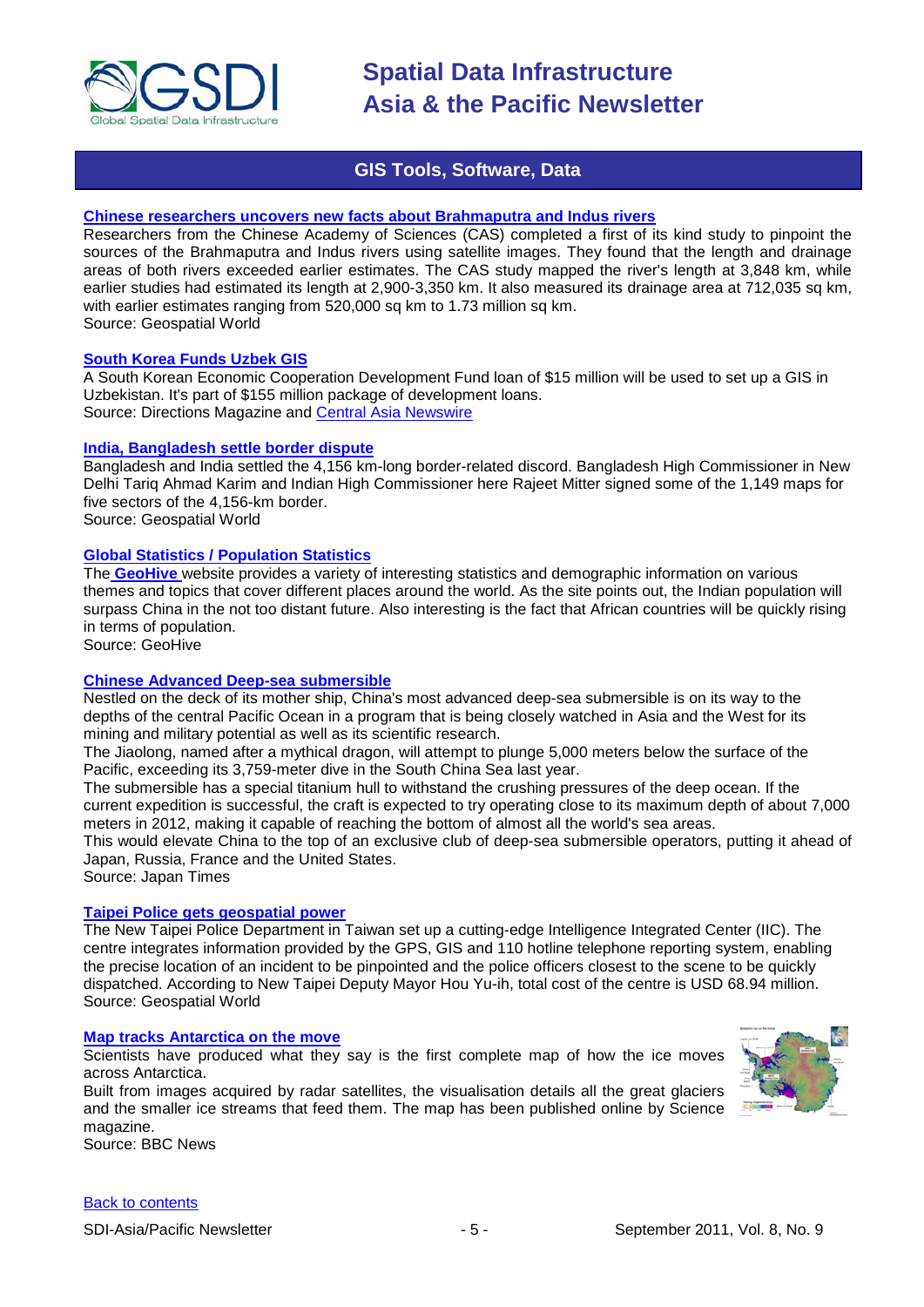

## **[Existing Coastal Radar Detected Japan Tsunami](http://www.asmmag.com/201108192002/existing-coastal-radar-detected-japan-tsunami.html)**

To date, tsunami detection and warning systems have been based on deep-water, pressure-sensor observations that determine changes in sea surface elevation and fluctuation on the coast, which are point measurements. Researchers observed after-the-fact that existing coastal current monitoring radar remote sensing systems were able to detect the tsunami signal and velocity as it approached both the coast of Japan and the Pacific Coast of the United States.

The primary purpose of HG radar observations are to tell real-time offshore ocean circulation, but after looking closely at records from a few of the 80 HF radars that operate along the US Pacific coast and along the coast of Japan, researchers were able to see tsunami-induced wave velocities.

Radars in Hokkaido in Japan show tsunami measurements in their records. In California, the Coastal Ocean Currents Monitoring Program, a network of coastal radar devices, were able to detect the March 11 tsunami. The radar could offer hours of advance warning in Japan, but less than a half-hour warning in California due to the steeper sea floor bathymetry. This was the first time that a tsunami has been tracked by radar, and could prove to be a useful means of detection for future incidents.

The radar detection results are [outlined in this paper p](http://www.mdpi.com/2072-4292/3/8/1663/)ublished in the journal *Remote Sensing*. Source: Asian Surveying & Mapping and [GeoSpatial World](http://geospatialworld.net/index.php?option=com_content&view=article&id=22900%3Aradar-can-detect-tsunamis-study&catid=74%3Amiscellaneous-research&Itemid=1)

#### **[Australia's National Positioning Infrastructure Effort Promises Economic Gain](http://www.asmmag.com/201108181998/australias-national-positioning-infrastructure-effort-promises-economic-gain.html)**

Australia is working to establish a National Positioning Infrastructure (NPI) that will deliver 2-cm accurate positioning anywhere outdoors in real-time. This accuracy can only be accomplished by taking advantage of the existing GPS system and the new and emerging systems of Galileo (EU), GLONASS (Russia), Compass (China), QZSS (Japan) and IRNSS (India), along with permanent satellite navigation tracking stations. The system will underpin innovation in such sectors as agriculture, mining, construction and climate change, as well as providing the basis for logistics, navigation, transport, emergency management and security. An economic analysis of the plan suggests an addition of at least \$32 billion to the Australian economy over the next 20 years with such a system in place.

You can read the National Positioning Infrastructure (NPI) Policy document via ANZLIC, the Spatial Information Council, [here](http://www.anzlic.org.au/Infrastructures/National+Positioning+Infrastructure+-+NPI/NPI+Policy+document/Downloads_GetFile.aspx?id=285) [PDF].

Source: Asian Surveying & Mapping

#### **[Pakistan to expand satellite network](http://www.scidev.net/en/south-asia/news/pakistan-to-expand-satellite-network.html)**

Pakistan plans to work with China, Japan and Europe to expand its network of remote sensing (RS) satellites for use in environment monitoring and natural resource surveys.

The Pakistan Space and Upper Atmosphere Research Commission (SUPARCO) announced this month (16 August) that the plan involves the launch of six homemade, high-resolution RS satellites by 2014.

Source: SciDev.net and [Asian Surveying & Mapping](http://www.asmmag.com/201108302079/pakistan-to-expand-satellite-network.html)

#### **[Japanese tsunami caused icebergs to break off in Antarctica](http://www.esa.int/esaCP/SEMV87JTPQG_index_0.html)**

The effects of the March 2011 earthquake and subsequent tsunami that devastated areas of Japan can be seen as far away as Antarctica. Satellite images show new icebergs were created after the tsunami hit the Sulzberger Ice Shelf. Source: ESA and [GeoSpatial World](http://geospatialworld.net/index.php?option=com_content&view=article&id=22955:japan-tsunami-caused-icebergs-to-break-off-in-antarctica&catid=53:application-natural-hazard-management)

**[Scaling Location Data in Australia and New Zealand](http://www.lbxjournal.com/articles/scaling-location-data-australia-and-new-zealand/260270)**

Interview with Peter Woodgate, CEO, Cooperative Research Center for Spatial Information Source: LBx Journal

#### **[Panel to demarcate mining lease boundaries](http://geospatialworld.net/index.php?option=com_content&view=article&id=22921%3Apanel-to-demarcate-mining-lease-boundaries&catid=78%3Amiscellaneous-policy&Itemid=1)**

To bring transparency in mining operations, the Orissa State Government in India constituted two committees, state level committee (SLC) and district level committee (DLC). Their tasks include survey and demarcation of the lease boundaries, digitisation of lease maps, superimposition of the satellite imagery on differential GPS (DGPS) survey map and georeferencing of mining maps. In addition, the committees will compare these maps with approved mining lease map. Source: GeoSpatial World

#### **3D Cadastre in Victoria Australia** - Converting Building Plans of Subdivision

Three-dimensional (3D) land development is common, especially in urban areas. Management of 3D land rights, restrictions and responsibilities (3D RRRs) is one of the most important challenges in current land-administration systems, most of which are equipped with cadastres able only to maintain information in a 2D spatial information environment.



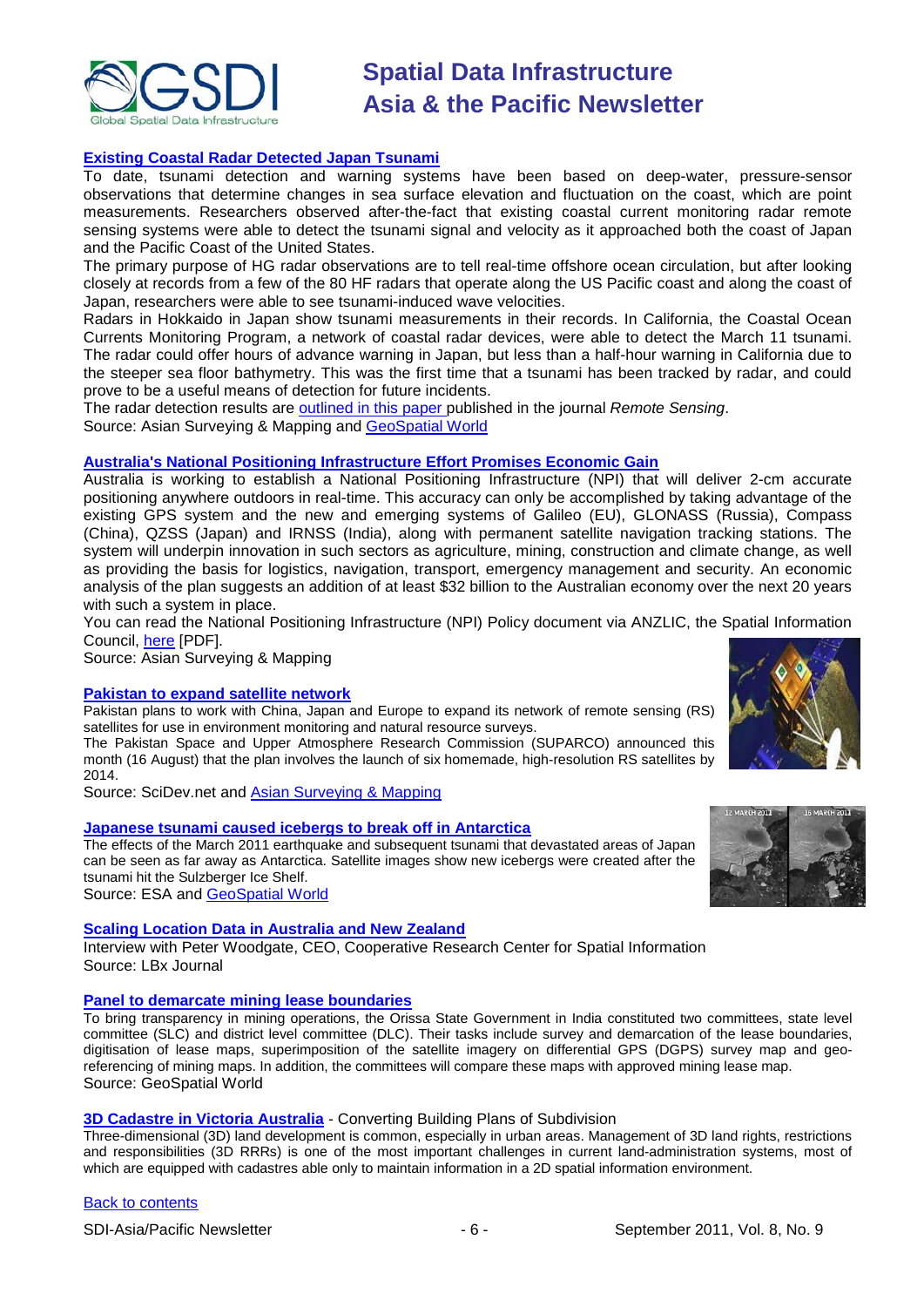

Source: GIM International

#### **[Spatial Genie Launches to Promote GIS Education in Australian Schools](http://www.asmmag.com/201109012090/spatial-genie-launches-to-promote-gis-education-in-australian-schools.html)**

The Education Services Australia (ESA) has launched Spatial Genie, an education system to promote GIS in Australian schools. This capability marks the first time the education system in Australia has invested in the development and promotion of GIS in schools.

Source: Asian Surveying & Mapping

#### **[Scorpio tanker completes Northern Sea Route voyage](http://www.marinelog.com/index.php?option=com_content&view=article&id=1279:2011aug00302&catid=1:latest-news&Itemid=107)**

A tanker managed by Scorpio Ship Management s.a.m. recently completed a voyage from Vitino, Russia to Map Ta Phut, Thailand, via the Northern Sea Route (NSR) - with the assistance of nuclear powered icebreakers. This is the first such voyage for a vessel managed by SSM.

The NSR, which connects the Atlantic to the Pacific Ocean via the Russian arctic

coast, is only open occasionally for international commercial shipping and is navigable with the assistance of icebreakers from mid-summer to mid-autumn. In addition to gaining considerable savings in distance and fuel, by using the NSRP ships avoid both Suez Canal tolls and the risks of piracy in the Gulf of Aden and Indian Ocean region.

Source: MarineLog.com & Asian Surveying & Mapping

#### **[Indonesian law mandates single reference for official maps](http://www.thejakartapost.com/news/2011/07/20/new-law-mandates-single-reference-official-maps.html)**

Despite funding shortages, a new law obliges government institutions to use a single source for geographical mapping as its policy reference.

National Coordinating Agency for Land Survey and Mapping (Bakosurtanal) head Asep Karsidi said the 2011 Geo-spatial Information Law stipulated that government institutions should refer to Bakosurtanal for official geographical information.

Source: Jakarta Post and [GeoSpatial World](http://geospatialworld.net/index.php?option=com_content&view=article&id=22958:indonesian-law-mandates-single-reference-for-official-maps&catid=78:miscellaneous-policy)

<span id="page-6-0"></span>[Back to contents](#page-0-0)

**News from abroad**

*"This section has been included to highlight some of the developments happening outside the region which demonstrate SDI in action.*

**1. [Useful Hurricane Irene Data and Storm Related Maps, Data and WMS Resources](http://www.gisuser.com/content/view/24333/2/)**, and

**2. [Esri Hurricane / Storm Reports Social News Map](http://www.gisuser.com/content/view/24320/2/)**

Source: GIS User

## **Atmospheric condition improves satellite measurements**

Students from Howard University and Georgia Institute of Technology, US, claimed that local atmospheric conditions can improve the accuracy of satellite surface imagery. They published their findings in the online edition of the journal *Remote Sensing Letters*.

Source: Geospatial World

### **[GIS provides insight into coral disease spread](http://geospatialworld.net/index.php?option=com_content&view=article&id=22742%3Agis-provides-insight-into-coral-disease-spread&catid=56%3Aapplication-health&Itemid=1)**

In the last 30 years, more than 90 percent of the reef-building coral responsible for maintaining major marine habitats and providing a natural barrier against hurricanes in the Caribbean has disappeared because of a disease of unknown origin. Now a University of Florida geographer and his colleagues applied GIS to examine human illness to show where clusters of diseased coral exist. Source: Geospatial World and [University of Florida News](http://news.ufl.edu/2011/07/28/white-band-disease/)

#### **[Researchers map stress on world's coral reefs](http://geospatialworld.net/index.php?option=com_content&view=article&id=22862%3Aresearchers-map-stress-on-worlds-coral-reefs&catid=47%3Aproduct-surveying-mapping&Itemid=1)**

Researchers at the Wildlife Conservation Society created a map of the world's coral reefs charting climate stress impacts. The map identifies world reef systems at risk from high seawater temperatures, ultra-violet radiation, weather systems and sedimentation. Source: Geospatial World

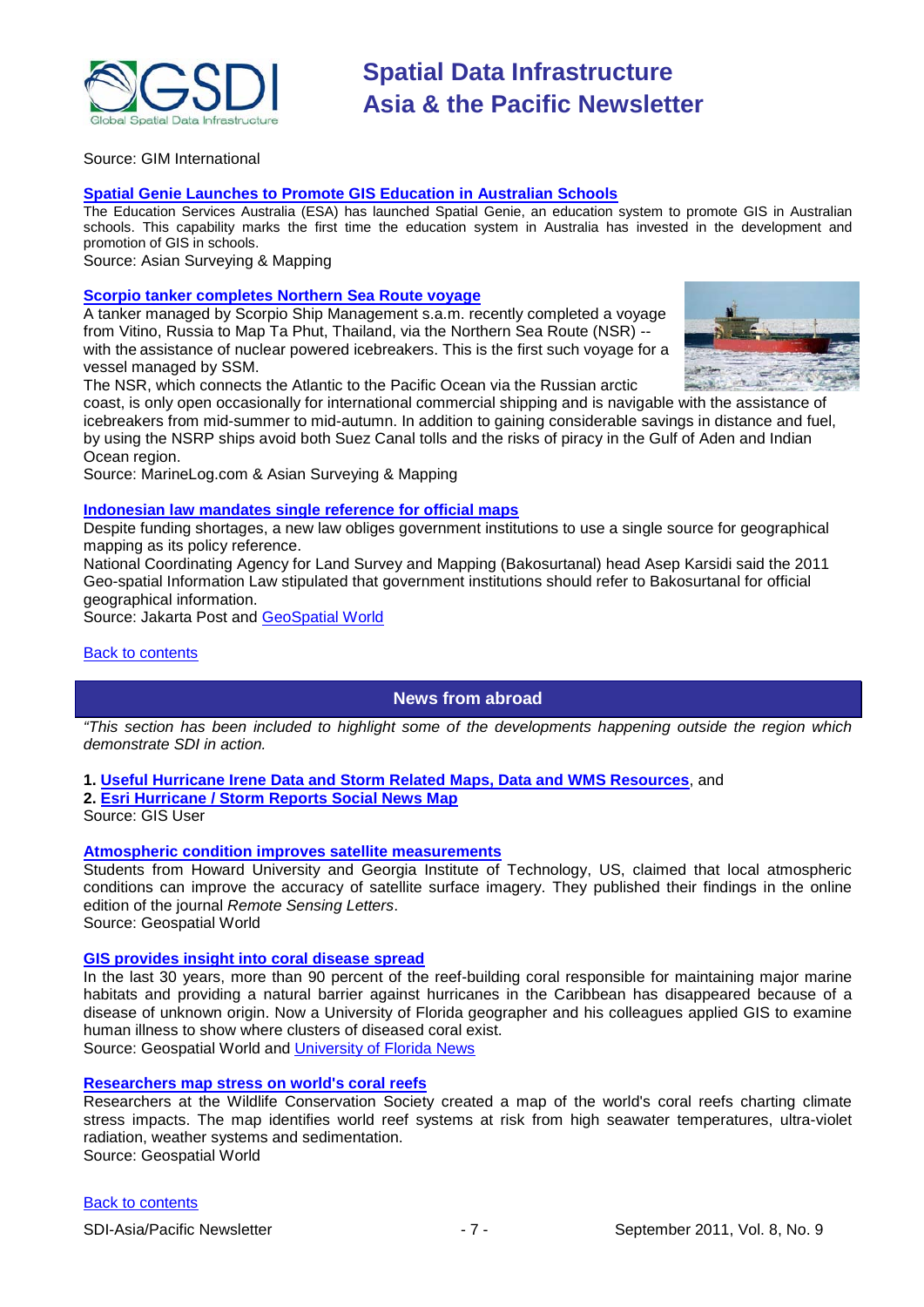



#### **[Augmented reality: Bringing futuristic fantasy to life](http://www.geospatialworld.net/index.php?option=com_content&view=article&id=22943%3Abringing-tokyo-to-the-lounge-room&catid=110%3Aapplication-miscellaneous&Itemid=41)**

When the 'Back to the Future' films first hit our screens in the late 1980s, the futuristic predictions of hover cars and virtual trips seemed like they were light years away. But now, thanks to GIS, it seems like a slice of futuristic fantasy is just around the corner. Source: GeoSpatial World

#### <span id="page-7-0"></span>[Back to contents](#page-0-0)

# **Articles**

# **[Ice Flow of the Antarctic Ice Sheet](http://www.sciencemag.org/content/early/2011/08/17/science.1208336)** by [E. Rignot,](http://www.sciencemag.org/search?author1=E.+Rignot&sortspec=date&submit=Submit) [J. Mouginot,](http://www.sciencemag.org/search?author1=J.+Mouginot&sortspec=date&submit=Submit) & [B. Scheuchl1](http://www.sciencemag.org/search?author1=B.+Scheuchl&sortspec=date&submit=Submit) **ABSTRACT**

We present a reference, comprehensive, high-resolution, digital mosaic of ice motion in Antarctica assembled from multiple satellite interferometric synthetic-aperture radar data acquired during the International Polar Year 2007-2009. The data reveal widespread, patterned, enhanced flow with tributary glaciers reaching hundreds to thousands of kilometers inland, over the entire continent. This view of ice-sheet motion emphasizes the importance of basal-slip–dominated tributary flow over deformation-dominated ice-sheet flow, redefines our understanding of ice-sheet dynamics, and has far-reaching implications for the reconstruction and prediction of ice-sheet evolution.

Source: Science magazine

#### **[Understanding Airborne vs. Satellite Imagery](http://www.asmmag.com/201109012102/understanding-airborne-vs-satellite-imagery.html)** by Jeff Thurston

A common question that many readers of Asian Surveying and Mapping often ask us is, "what is the difference between airborne camera systems as compared to satellite imagery - what do I need to know?" Invariably, there is a short answer, or a long answer. The first really does not provide much of value, while the second can take hours or days to explain. This brief article is intended to help.

Source: Asian Surveying & Mapping

### **[Japan Tsunami Current Flows Observed by HF Radars on Two Continents](http://www.mdpi.com/2072-4292/3/8/1663/)** by

Belinda Lipa, Donald Barrick, Sei-Ichi Saitoh, Yoichi Ishikawa, Toshiyuki Awaji, John Largier, and Newell Garfield

**Abstract:** Quantitative real-time observations of a tsunami have been limited to deep-water, pressure-sensor observations of changes in the sea surface elevation and observations of sea level fluctuations at the coast, which are essentially point measurements. Constrained by these data, models have been used for predictions and warning of the arrival of a tsunami, but to date no detailed verification of flow patterns nor area measurements have been possible. Here we present unique HFradar area observations of the tsunami signal seen in current velocities as the wave



train approaches the coast. Networks of coastal HF-radars are now routinely observing surface currents in many countries and we report clear results from five HF radar sites spanning a distance of 8,200 km on two continents following the magnitude 9.0 earthquake off Sendai, Japan, on 11 March 2011. We confirm the tsunami signal with three different methodologies and compare the currents observed with coastal sea level fluctuations at tide gauges. The distance offshore at which the tsunami can be detected, and hence the warning time provided, depends on the bathymetry: the wider the shallow continental shelf, the greater this time. Data from these and other radars around the Pacific rim can be used to further develop radar as an important tool to aid in tsunami observation and warning as well as post-processing comparisons between observation and model predictions.

**Keywords:** radar oceanography; remote sensing; current velocity measurement Source: *Remote Sens.* **2011**, *3*(8), 1663-1679

#### **[Infrastructure Development Starts with a Survey and a Map](http://www.asmmag.com/201108242035/infrastructure-development-starts-with-a-survey-and-a-map.html)** by Matt Ball

The level of development that is needed in Asia and Africa provides great opportunities for surveying and mapping firms. Mapping and surveying are often step one in the design and planning for such projects as power and telecommunication line expansion, pipelines, road design, dam site selection, railway development, mineral exploration, mine management, environmental planning and rehabilitation, and agricultural planning. With greater development taking place, mapping and surveying is a very important element to local empowerment.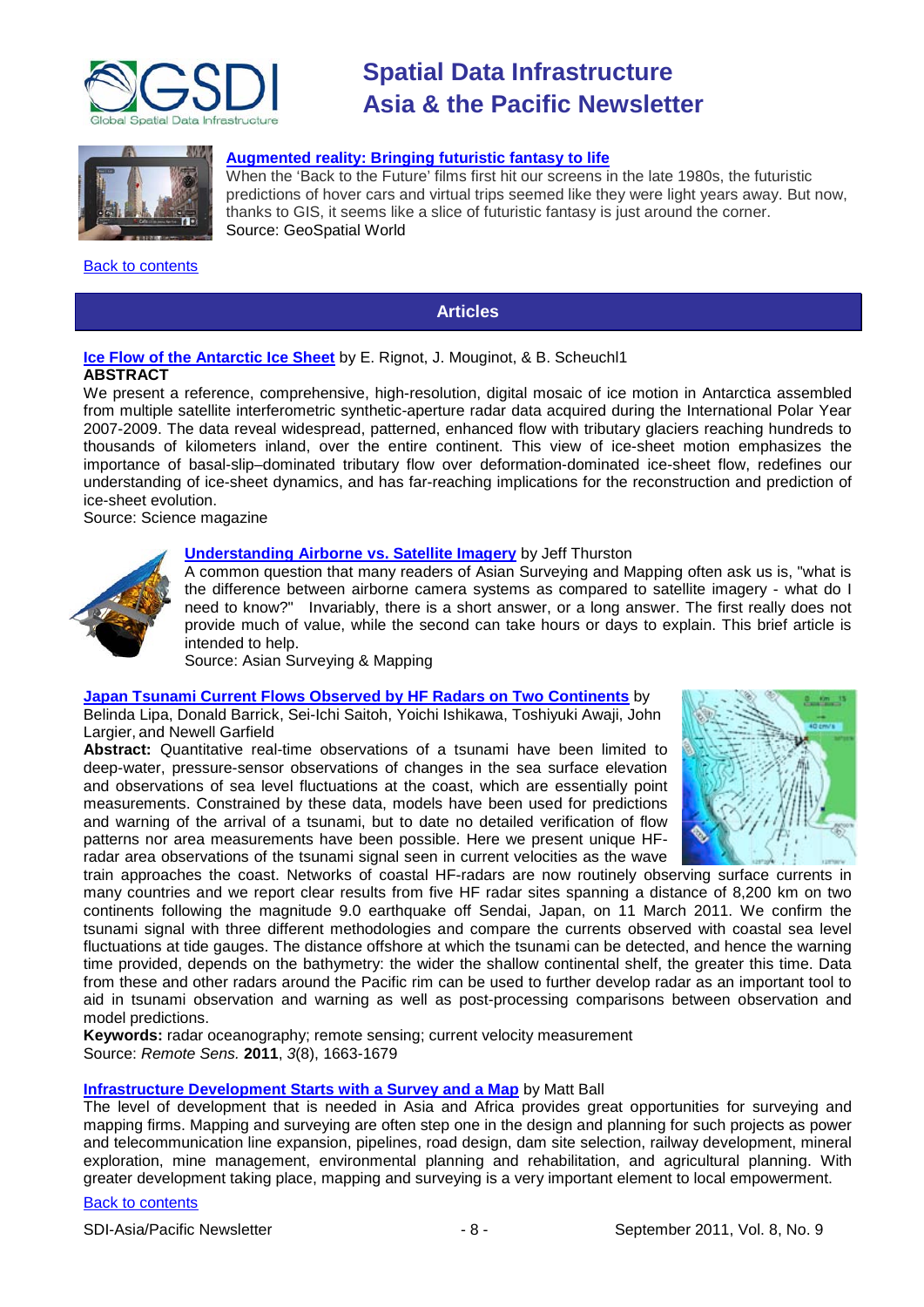

Source: Asian Surveying & Mapping

#### **[Cadastre: Evolution or Revolution?](http://mycoordinates.org/evolution-or-revolution/)** by Kees de Zeeuw & Martin Salzmann

We come from a situation where the societal relevance of a cadastre was limited to the core statutory tasks of registration and maintenance of cadastral maps and providing information on land parcels and their ownership and use-rights (van der Molen, 2009). Nowadays, modern land registry organisations do not only face many new challenges, also the pace of demand for new products and services increases every year. This paper aims to analyse the developments in society that influence the functioning of a cadastral organisation and to show how the Dutch Kadaster handles these developments. The driving forces behind development are categorised and the impact on our business processes is explained. Secondly we like to show how Kadaster reacts on these developments by introducing new solutions and innovations constantly, and by adapting our organisation and company strategy accordingly. Finally, we summarize the consequences of these developments for the Dutch Kadaster and how our experiences can be of value to other registering organisations, questioning ourselves: are we in the middle of evolution or revolution, should we act or should we react? Source: Co-ordinates

### **Subterranean Intelligence** by Christine L. Grahl

#### *A GNSS-based utility mapping technology permits rapid and accurate 3D mapping of underground utilities with a high level of confidence.*

The dynamic, bustling city of Fukuoka, Japan, relies on a complex network of pipes, ducts and cables to carry its power, water, communications and gas--the city's lifeblood. Increasingly, many of these utilities are buried underground.

Source: Point of Beginning

### **[Track me if you can!](http://mycoordinates.org/track-me-if-you-can/)** byFan-Ren Chang, Huei Wang, Pei-Hung Jau & Zuo-Min Tsai

This paper is going to provide a concept of a new system for positioning the target bees. The biologists eagerly wish to collect the bodies of the bees in order to find the causes of the colony collapse disorder (CCD) of bees. As we know it, there are several ways used to find out and trace animals. For example, the scientists set up the transponders or the GPS trackers on the top of shells of thalassians or on the feet of migrant birds by ringing. These methods make great contributions for tracking and studying in the field of the biological research. However, how to track or position small insects, like cicadas, butterflies, or bees, is still a problem needed to be solved. The obvious crux of the problem is the size and the weight of the devices which are not suitable for fitting on such a small insects.

Source: Co-ordinates

#### **[The Evolution of the Geo-Data Manager](http://www.pobonline.com/Articles/Article_Rotation/BNP_GUID_9-5-2006_A_10000000000001080394)** by Bryn Fosburgh

From restoring the boundaries between fields in the Nile River valley during the time of the Pharaohs to supporting the work of the Roman engineers that built the Appian Way, surveyors were a fundamental part of early cultures. They fulfilled needs to demarcate property boundaries, conduct reconnaissance and make maps for planning. They planned, monitored and archived the details of construction projects, and provided a host of other services and products that involved measuring and depicting the earth's surface with the natural, built and planned environments.

Source: Point of Beginning



#### **[3D Imagery from Space](http://www.gim-international.com/issues/articles/id1752-High_Resolution.html)**

The last decade has shown a series of developments triggering intensification of the use of satellite imagery for a multitude of applications. These developments include, among many: reduction in cost of launching satellites into orbit, improvement in revisit time for capturing a scene and boosting ground sample distance to up to 50cm; a spatial resolution that challenges aerial photogrammetry. Among the greatly in demand products derived from

satellite data are Digital Elevation Models (DEM). In tandem with the new product survey on Very High Resolution Satellite Imagery (see our website), the author here discusses the possibilities of very highresolution optical and radar imagery for creating DEMs. Features of the RapidEye constellation launched in August 2008 are also discussed. Source: GIM International

#### **[The Unforgiving Boundary](http://www.pobonline.com/Articles/Features/BNP_GUID_9-5-2006_A_10000000000000949654)** by Michael J. Pallamary PLS

A surveyor reflects on his experiences over nearly 30 years of surveying along the U.S.-Mexico border.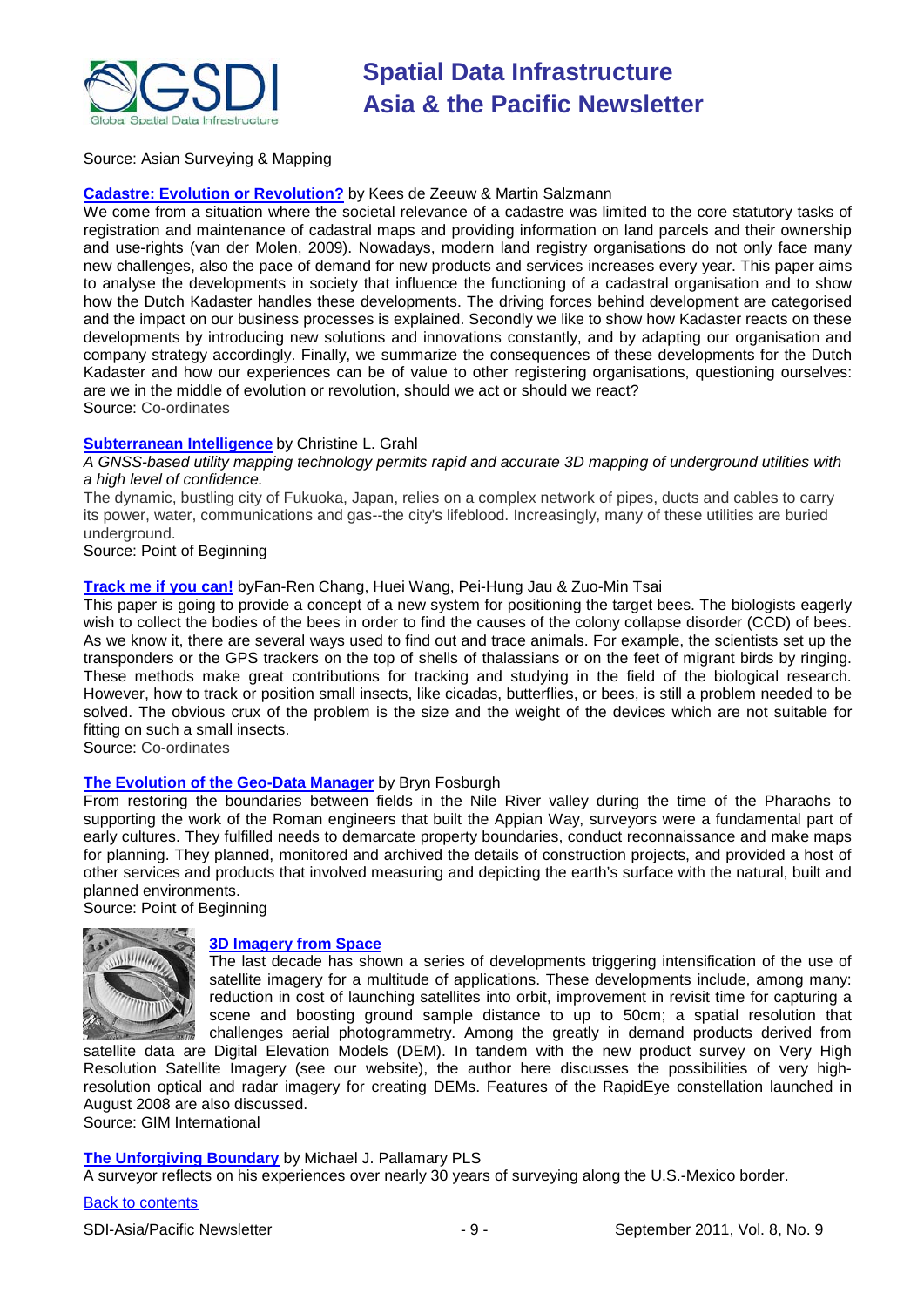

Source: Point of Beginning

**Modelling Glacier Melt and Runoff in Greenland and in the Nepal Himalaya** by Alison Banwell, and **Impact Everyday** by Adam Carver *Two in a series of articles from the winners of the 2011 [Dow Sustainability Innovation Student Challenge](http://www.dow.com/studentchallenge/)*

*[Awards.](http://www.dow.com/studentchallenge/)*

Source: EnvironmentalLeader.com

#### <span id="page-9-0"></span>[Back to contents](#page-0-0)

# **Books and Journals (including Videos and Web publications)**

**[Thoughts on the Geospatial industry, Open Standards and Open Source](http://cameronshorter.blogspot.com/2011/06/memoirs-of-cat-herder-coordinating.html)** Cameron Shorter's blog

### **[SDI Magazine](http://www.sdimag.com/)**

**[Mother Pelican: A Journal of Sustainable Human Development](http://www.pelicanweb.org/solisustv07n08page1.html)** The August 2011 issue has been posted:

**[LiDAR News, Vol 1, No 9](http://www.lidarnews.com/newsletter/Vol1No9.htm)**

**[Think Quarterly](http://thinkquarterly.co.uk/#aboutthebook)** – Google's new on-line magazine

**[Coordinates](http://mycoordinates.org/pdf/june11.pdf)** monthly magazine

**[SERVIR-Africa community news](http://www.servirglobal.net/africa/en/News/CommunityNews.aspx)**

**[The American Surveyor newsletter](http://www.amerisurv.com/newsletter/20JUL2011.htm)** (20 July)

**GISuser - [GIS and Geospatial Technology News](http://www.gisuser.com/)**

<span id="page-9-1"></span>[Back to contents](#page-0-0)

# **Just for Fun!**

#### **[Where in the World? A Google Earth Puzzle](http://www.theatlantic.com/infocus/2011/08/where-in-the-world-a-google-earth-puzzle/100120/)**

Looking at the world through via Google Earth offers striking images of the diversity of our planet and the impact that humans have had on it. Today's entry is a puzzle. We're challenging you to figure out where in the world each of the images below is taken. (You'll find answers and links at the bottom of the entry.) North is not always up in these pictures, and, apart from a bit of contrast, they are unaltered images provided by Google and its mapping partners. Good luck!



Source: The Atlantic Magazine

#### **[How to measure \[a\] traffic jam?](http://mycoordinates.org/how-to-measure-traffic-jam/)** by Martin Grzebellus

As traffic jam is getting a bad reality in our times, realistic information on the traffic situation together with optimized routing to reduce overall waiting time on the trip become more and more valuable all over the world. But how to validate, if the information provided is reliable and trustworthy? On the first look, this sounds easy, but as truth is in the details, a lot of hurdles have to be passed for a successful finish. Source: Co-ordinates

# **[Fun and Games: August 22](http://www.pobonline.com/Articles/Fun_Games/BNP_GUID_9-5-2006_A_10000000000001093454)**

Each week, *[Point of Beginning](http://www.pobonline.com/)* presents a surveying problem for you to solve from the third edition of "Surveying Solved Problems for the FS and PS Exams" by Jan Van Sickle, PLS (formerly "1001 Solved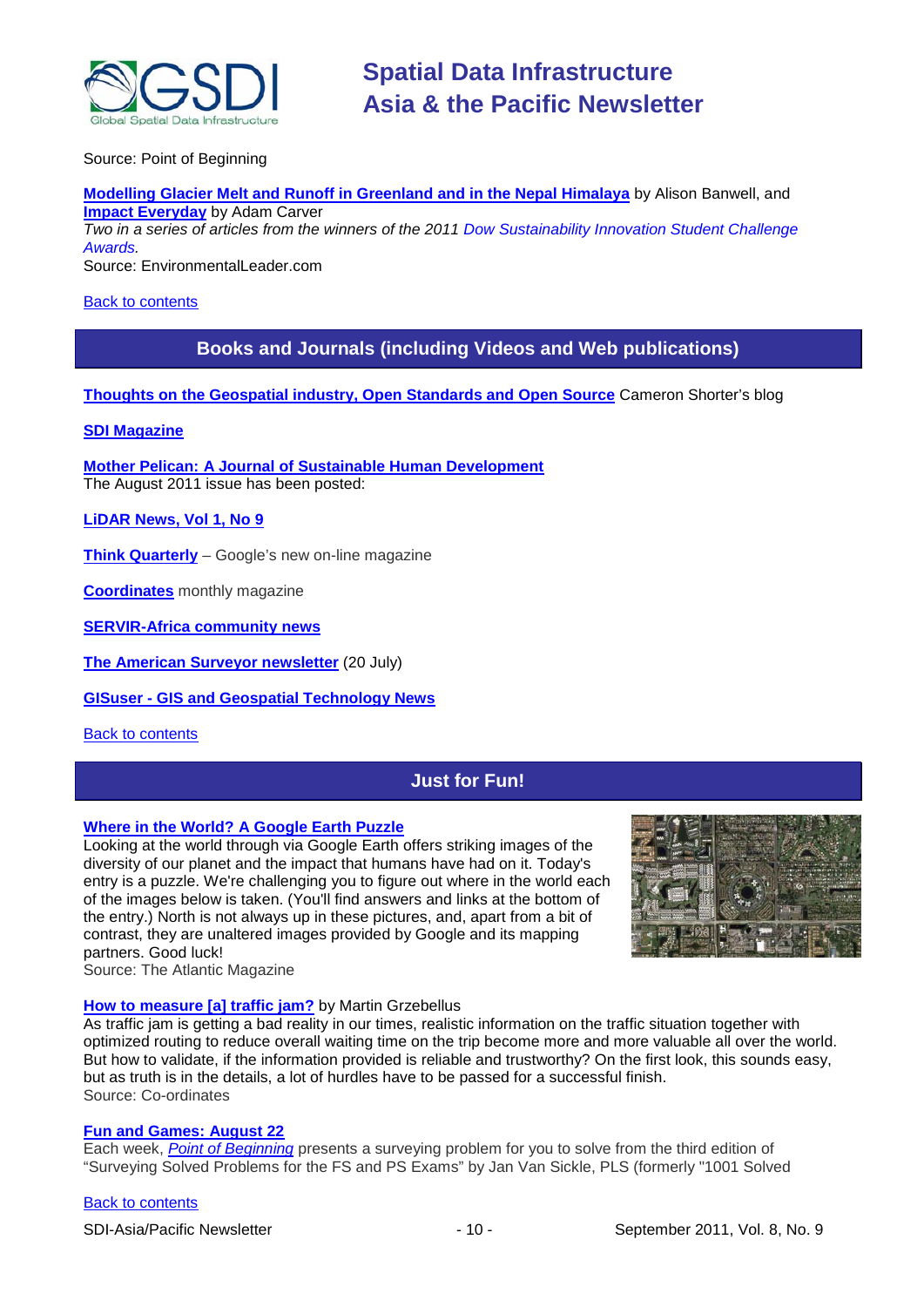

Surveying Fundamentals Problems"), some jokes, trivia or other amusing items and a cool link to brighten your day. If you have a joke or link you would like to share, please submit it to *fujiwaras@bnpmedia.com*. **Joke of the Week**

These two green beans were crossing the highway when one of them was hit by a large truck. His buddy scrapes him up and rushes him to the hospital. After hours of surgery the doctor comes in and says "I have good news and bad news."

The green bean starts to rejoice and the doctor says, "The good news is that he's going to live." "The bad news is he'll be a vegetable for the rest of his life."

# Source: [www.justcleanjokes.com](http://www.justcleanjokes.com/)

# **Problem of the Week**

Which of the following terms may be correctly applied to the Lambert map projection that is used as the foundation for state plane coordinates in the U.S.?

### (A) conformal and conic

- (B) azimuthal and equal-area
- (C) cylindrical and conformal
- (D) conic and sinusoidal

This is problem 28 (9-4) from the NEW third edition of "Surveying Solved Problems for the FS and PS Exams" by Jan Van Sickle, PLS (formerly "1001 Solved Surveying Fundamentals Problems"). Reprinted with permission from "Surveying Solved Problems for the FS and PS Exams" by Jan Van Sickle, PLS (2008 Professional Publications Inc.).

For answers [www.pobonline.com/Articles/Fun\\_Games\\_Answers](http://www.pobonline.com/Articles/Fun_Games_Answers) Source: Point of Beginning

# **[Doctors protest rural classification in Australia](http://www.geospatialworld.net/index.php?option=com_content&view=article&id=22839%3Adoctors-protest-rural-classification-in-australia&catid=56%3Aapplication-health&Itemid=1)**

Classification of some rural areas is exacerbating difficulties of attracting doctors to country towns in South Australia. Hence, the Rural Doctors Association of Australia launched Stop the Rot! roadshow nationwide to highlight problems with the new Australian Standard Geographical Classification - Remoteness Areas system. The new classification determined the extent of relocation and retention incentives that doctors receive, based on their location. But it places many smaller rural towns in the same category as larger regional centres. This substantially reduced the incentive for doctors to move to or stay in smaller towns. Source: GeoSpatial World

#### **[GNSS-powered devices cause most road accidents](http://www.dailytelegraph.com.au/gps-is-leading-us-into-crashes/story-fn6e0s1g-1226109892737)**

GPS systems have led to a surge in road accidents, posing the same danger to drivers as mobile phones, a police study has found.

Instead of concentrating on driving, motorists are getting distracted and disoriented by tracking streets on their Global Positioning System devices, NSW Police traffic boss John Hartley said. Source: The Daily Telegraph and [GeoSpatial World](http://www.geospatialworld.net/index.php?option=com_content&view=article&id=22815%3Agnss-powered-devices-cause-most-road-accidents&catid=61%3Aapplication-transportation-navigation&Itemid=1)

### **[Surveyors on a Busman's Holiday](http://www.amerisurv.com/content/view/9020/153/)**

This 2,000 feet "offset" of the northern border of Georgia is on the north slope of North Georgia's Hightower Bald, some 4,000 feet in elevation. Its tale is a continuation of the story of the Camak Stone, described by Bart Crattie in the Nov/Dec 2009 Georgia Land Surveyor. In 1818, mathematician James Camak, surveyor Hugh Montgomery, and others headed east from the incorrectly positioned Camak Stone. Though intending to follow the 35th parallel to the corner of Tennessee on the northern boundary of Georgia, their entire line is south of that parallel. They also continued well past the Georgia/Tennessee boundary to set a mark that became known as "Montgomery's Corner". In 1819, Camak and a different group headed west from Ellicott's Rock, which had been accurately set in 1811 at the NE corner of Georgia. They veered south of the 35th parallel but still found themselves nearly a half mile north of Montgomery's Corner. Rather than correct the error, they merely marked a north/ south line connecting the new "30 Mile Post" and the previous year's Montgomery's Corner. This caused the entire northern boundary of Georgia to be south of where it was intended. Source: The American Surveyor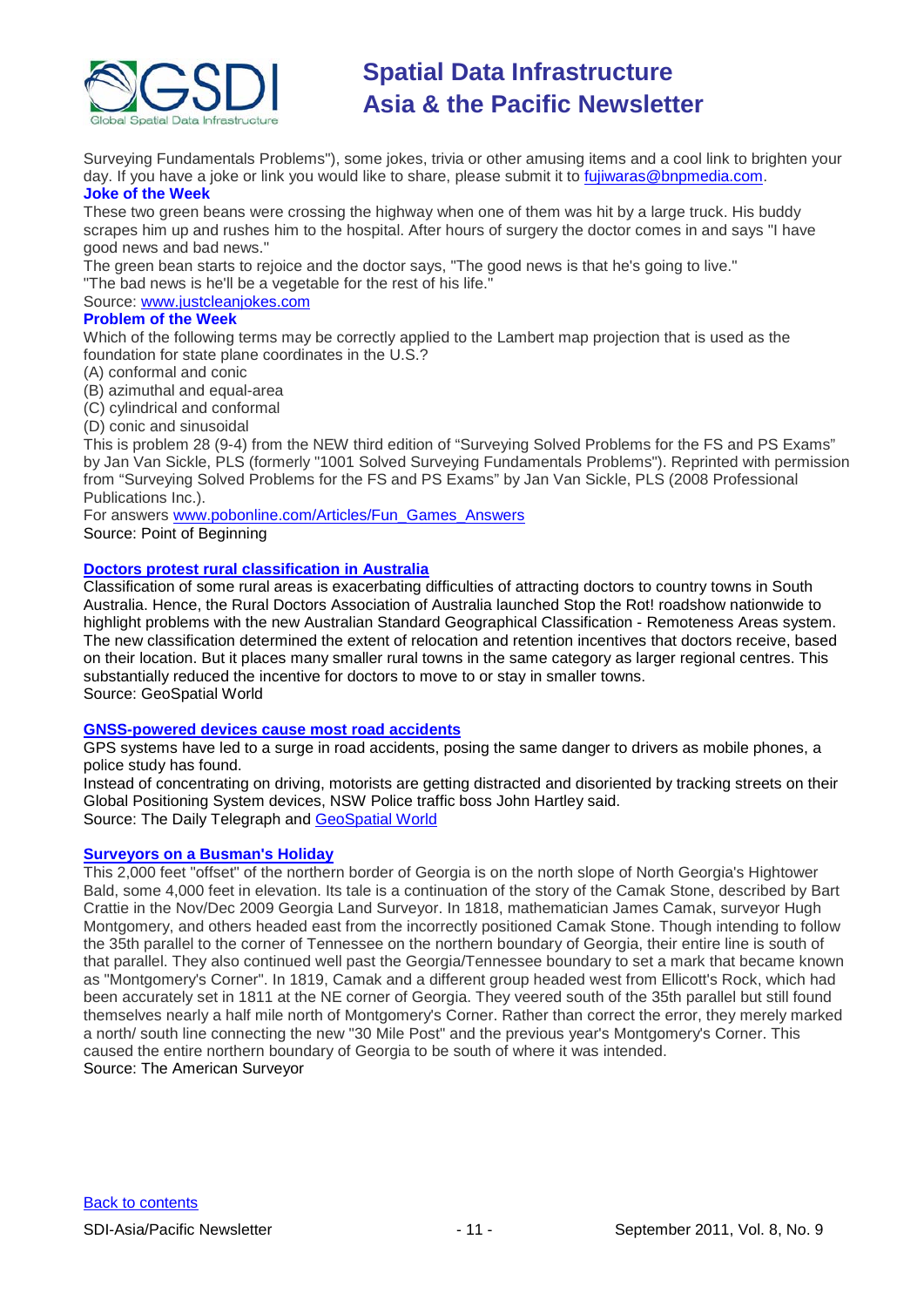

# **Training Opportunities**

<span id="page-11-0"></span>**Surveying and Spatial Sciences Institute (SSSI) NSW - [Metadata & Spatial Data Infrastructure Workshop](http://www.sssi.org.au/userfiles/event_doc1312760375.pdf)** Friday, 23 September 2011 - LPI, Queens Square, Sydney CBD

#### **[Large-Scale 3D Laser Scanning: The Complete Process](http://www.faro.com/site/resources/details/1373?CampaignId=70170000000bbwr)**

Don't worry if you missed the live webinar, "Large-Scale 3D Laser Scanning: The Complete Process". It's now available online for you to watch any time!

#### **REGISTRATION FOR COURSES IN THE ACADEMIC YEAR 2012-2013 NOW OPEN: University of Twente - ITC Faculty of Geo-Information and Earth Observation**

You can now apply online for courses starting in the academic year 2012-2013. Browse by programme (degree, diploma, and certificate), course domain (disaster management, earth sciences, geoinformatics, governance, land administration, natural resources, urban planning, water resources) or location in the course finder at [www.itc.nl/CourseFinder.](http://www.itc.nl/CourseFinder) If you prefer a printed copy of the study brochure 2012-2013, let ITC know by sending us an email: [<alumni@itc.nl>](mailto:alumni@itc.nl).

### **Short Course: Remote Sensing and GIS for Geological and Mineral Exploration, 2 weeks (Dar es Salaam, Tanzania)**

The two-week course Remote Sensing and GIS for Geological and Mineral Exploration provides an introduction into the application of GIS, remote sensing and airborne geophysics to geologic mapping and mineral resources exploration. The course will start on 7 November 2011 at the SEAMIC premises in Dar es Salaam, Tanzania. Registration deadline: **1 November 2011**. The following will be covered: 1) The analysis and interpretation of geological data sets, such as ASTER satellite imagery, aeromagnetics and gamma-ray spectrometry and geochemistry, 2) the integration of different data sets to enhance geologic interpretations, and 3) mineral prospectivity modelling with GIS to generate exploration targets. Concepts and theories are explained in interactive lectures and their application will be practiced in hand-on exercises of East-African and other case studies.

Target group: Geologists who are working in the field of geological mapping and/or mineral resources exploration who want to deepen their knowledge of the use of digital data sets in a GIS environment to increase the efficiency of geologic mapping and exploration campaigns.

For more information and registration: [www.itc.nl/Pub/study/Courses/C11-ESA-TM-05.html.](http://www.itc.nl/Pub/study/Courses/C11-ESA-TM-05.html)

#### **[e-Learning for the Open Geospatial Community](http://elogeo.nottingham.ac.uk/xmlui)**

We are pleased to inform that the course repository for the ELOGeo (An e-Learning Framework for Using Geospatial Open Data, Open Source and Open Standards) project is ready.

ELOGeo is a JISC-funded project based at the Centre for Geospatial Science, the University of Nottingham in partnership with the Mimas Centre of Excellence at the University of Manchester. ELOGeo main collaborators are Open Source Geospatial Foundation, Open Geospatial Consortium (OGC), Ordnance Survey, Open Nottingham, International Cartographic Association (ICA) and gvSIG Association. [More details of ELOGeo.](http://elogeo.nottingham.ac.uk/index.html)

# **gvSIG Training platform opens with a first course for gvSIG users**

The gvSIG Association tries to increase its learning offer through online courses, publishing a new learning platform: gvSIG Training. In parallel, the gvSIG Association launches its official certification program. It's a step forward in the training processes in free geomatic, creating an online training centre, that contributes to the spreading as well as to the sustainability of the gvSIG project. Training without geographic barriers, and with the best professionals.

In this platform, you will find courses in several languages to learn to use the different applications of the gvSIG project, in a user level as well as in a developer one. The courses list will be extended gradually with different gvSIG and free geomatic specialization courses (databases, map servers...), with the objective of covering the different needs of the Community.

The courses offered by gvSIG Training are part of the training routes that are required to obtain the gvSIG official certification.

For further information:

- gvSIG Training: [<http://gvsig-training.com/>](http://gvsig-training.com/)

- gvSIG Certifications: [<http://www.gvsig.com/services/certification>](http://www.gvsig.com/services/certification)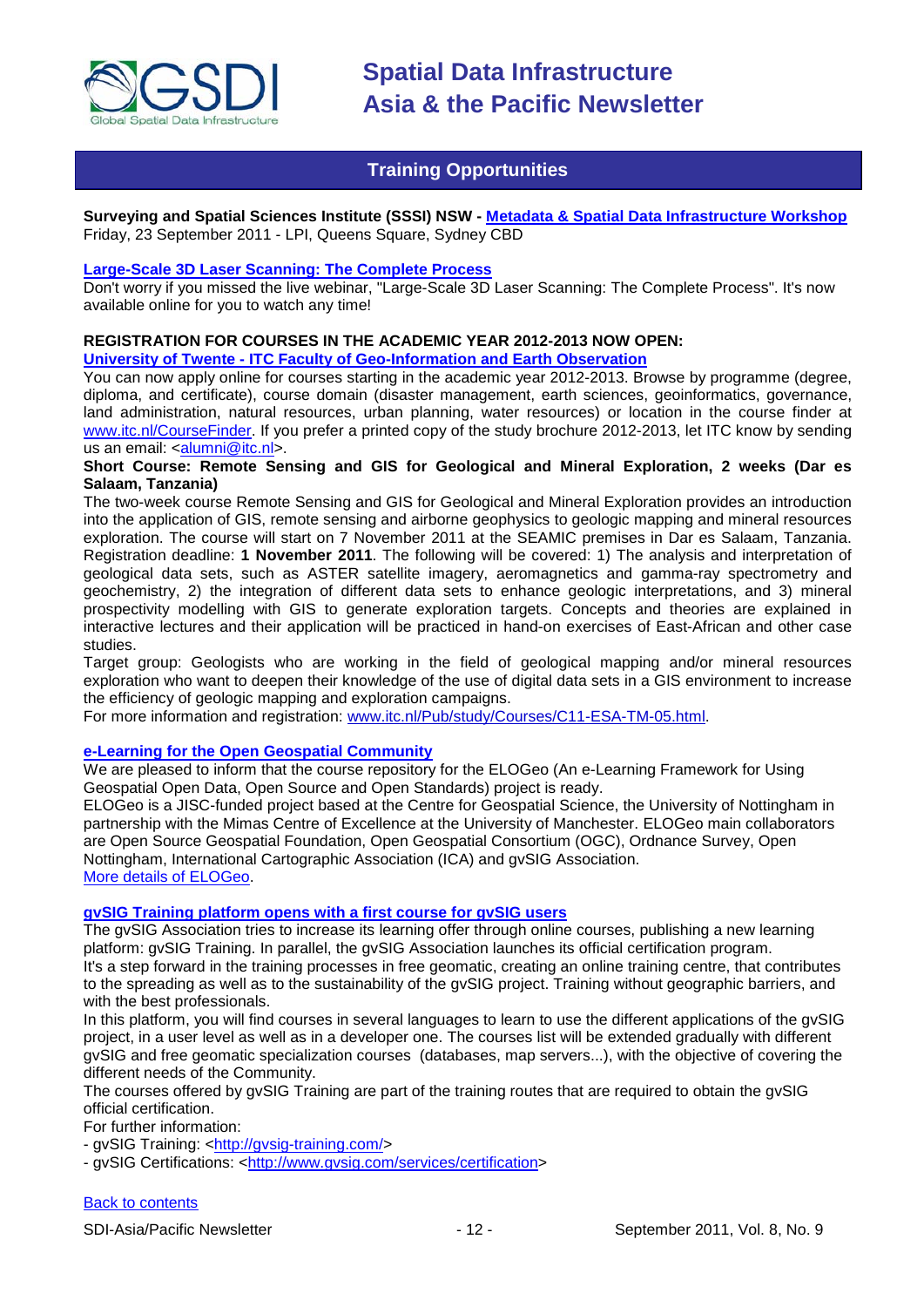

#### **GIS Courses by Distance Education NSW Riverina Tafe**

The courses listed below are all full Geographic Information Systems courses which can be studied over a number of semesters by distance study pathways.

[Certificate III in Spatial Information Services \(GIS\)](http://www.rit.tafensw.edu.au/nec/nrme/giscourses#Cert III in Spatial Information Services (CPP30109)) [Certificate IV in Spatial Information Services \(GIS\)](http://www.rit.tafensw.edu.au/nec/nrme/giscourses#Cert IV in Spatial Information Services (CPP40209)) [Diploma of Spatial Information Services \(GIS\)](http://www.rit.tafensw.edu.au/nec/nrme/giscourses#Diploma of Spatial Information Services (CPP50207)) Sourc[e: NSW River](http://www.rit.tafensw.edu.au/nec/nrme/giscourses)

#### **[Participatory Spatial Information Management and Communication Training Kit now available on-line](http://www.cta.int/en/About-us/CTA-news/Participatory-Spatial-Information-Management-and-Communication-Training-Kit-now-available-on-line)**

Co-published by CTA and IFAD in English and Spanish, the Training Kit is a unique product that can be tailored to meet user needs, ensuring that employees get the best training available on Participatory Spatial Information Management and Communication.

The [online version](http://pgis-tk.cta.int/) was launched at the beginning of March 2011. The DVD version was launched in December 2010. The Training Kit contains 15 Modules, each presented through a series of Units. Modules cover the entire spectrum of good developmental practice – from mobilising communities to developing a communication strategy based on the outcome of participatory mapping activities. The Modules touch on topics such as the fundamentals of training, ethics and community groundwork and processes as well as the more technical low-, mid- and high-tech participatory mapping methods.

Users decide what they want to cover and when. The product has been developed using the Multimedia Training Kit (MMTK) approach – which allows you to pick and choose those Modules, Units and components that best suit your particular requirements and develop a curriculum to suit your specific needs. **Publishers:** Technical Centre for Agricultural and Rural Co-operation ACP-EU (CTA), Wageningen, The Netherlands and International Fund for Agricultural Development (IFAD), Rome, Italy Source: [The Centre for Agricultural and Rural Cooperation](http://www.cta.int/en/About-us/Who-we-are)

<span id="page-12-0"></span>[Back to contents](#page-0-0)

# **Funding Opportunities, Awards, Grants**

# **Europe's earth monitoring competition**

The Global Monitoring for Environment and Security (GMES) has opened this year's competition for the best new ideas and services for the best use of Earth observation data from Europe's Global Monitoring for Environment and Security program. Initiated by the European Space Agency (ESA), the Bavarian Ministry of Economy, the German Aerospace Center (DLR) and T-Systems, the competition is open to students, researchers, entrepreneurs, start-up companies and small and medium enterprises to develop new applications for data from the GMES initiative. Proposals can be submitted by September 15, 2011 in five categories: Best Service, Ideas, ESA App, DLR Environmental, and T-Systems Cloud Computing. Prizes are awarded for the winners of each category. And, an overall winner will be awarded the GMES Master which comes with an additional cash prize of 20,000 Euros.

Source: [GMES Masters](http://www.gmes-masters.com/competition) and Thanks to Wonkug Baek for this item

# **[Call for proposals: GSDI Small Grants Program 2011-2012](http://www.gsdi.org/node/315)**

The Global Spatial Data Infrastructure (GSDI) Association, the FGDC, and GISCorps have announced the Small Grants Program for the year 2011-12.

The Small Grants Program provides awards of \$2500 US in cash and/or contributed volunteer professional services for a technical or institutional projects. A list of typical projects follows - but this list is not exhaustive: Convening of national or sub-national seminars or workshops related to SDI

Producing SDI- and EOS-related training manuals and modules (these materials must not duplicate existing materials)

Establishing metadata and clearinghouse nodes (catalog services)

Establishing standards-based web mapping and data access services

Accomplishing geospatial data and/or SDI surveys or inventories

Producing and disseminating newsletters and awareness-raising materials about SDI

Drafting policy and legislation related to SDI

Priority will be given to projects in developing nations and countries with economies in transition. Grants can be awarded to SDI coordinating bodies (councils, committees) and GIS user groups, but the GSDI Association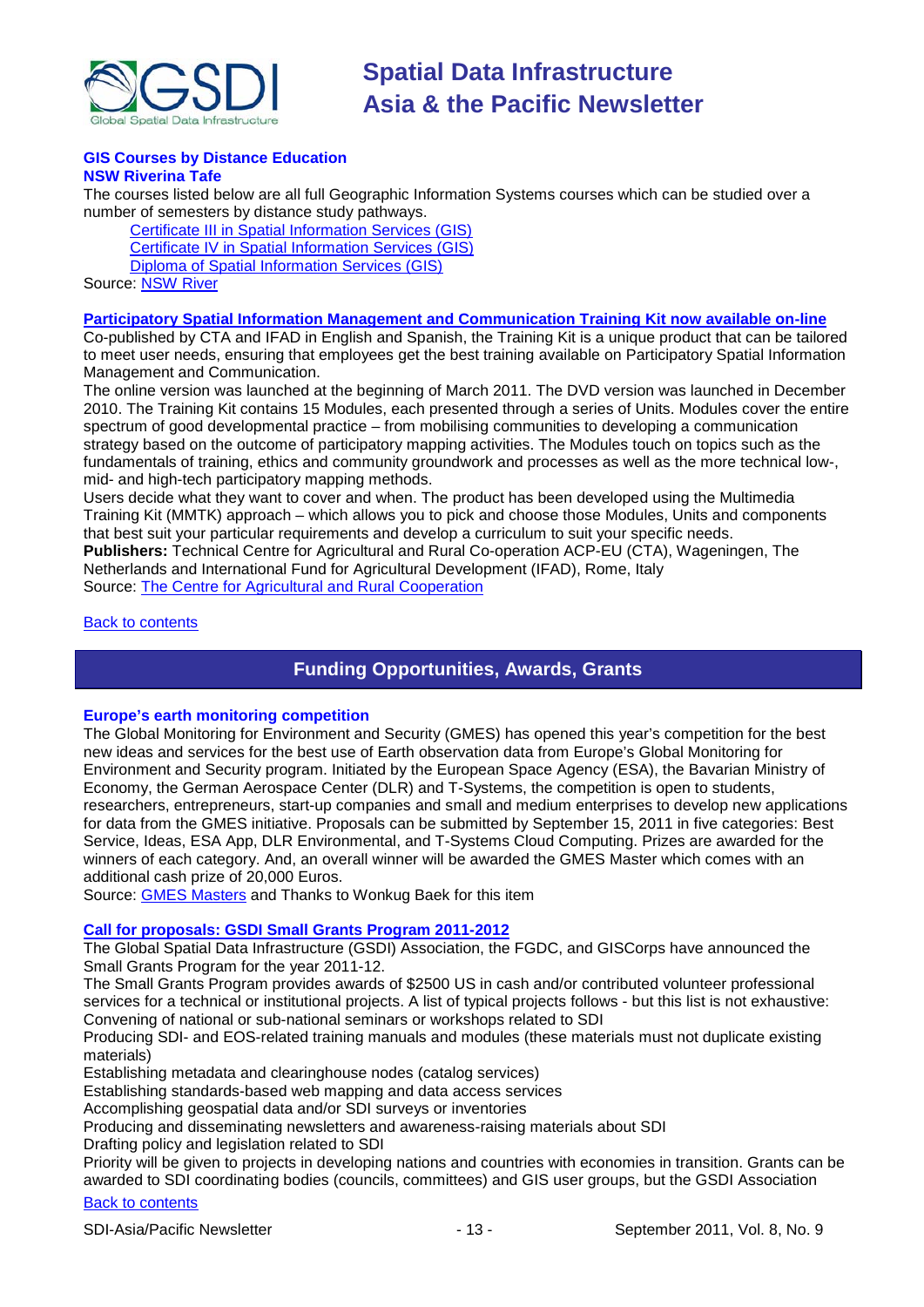

asks that one institution take responsibility for receiving/depositing the funds. Grants cannot be used to cover organization overhead expenses. **Application deadline: 31 October 2011**

<span id="page-13-0"></span>**[Back to contents](#page-0-0)** 

# **Employment Opportunities**

#### <span id="page-13-1"></span>**[Back to contents](#page-0-0)**

# **Conference Proceedings**

#### **[Webcast presentations of Open Source GIS Conference 2011](http://cgs.nottingham.ac.uk/~osgis11/os_call_info.html)**

The webcasts of presentations of Open Source GIS 2011 Conference (OSGIS 2011) including the plenary presentations from OGC-OSGeo Interoperability day are now available.

**[INSPIRE 2011 Conference Report](http://www.sdimag.com/20110708150/events/event-coverage/inspire-2011-conference-report.html)** 27 June – 2 July, Edinburgh, UK



### **[2011 Esri Asia Pacific User Conference Proceedings](http://www.geodata.com.ph/index.php?option=com_content&view=article&id=226:2011-apuc-proceedings&catid=45:new-a-events)**

# **[ISDE Working Group Meeting on Digital Earth Vision to 2020](http://www.digitalearth-isde.org/news/Digital%20Earth%20Vision%20to%202020.html)**

In March 2011, the International Society for Digital Earth held a working group meeting in Beijing on a Digital Earth Vision to 2020. The meeting brought together a diverse group of experts in an attempt to imagine how Digital Earth might evolve over the next decade. The Vision to 2020 is an updated reevaluation of the Digital Earth concept presented by Al Gore in 1998. This new vision takes into account the advances in technology made so far in the 21st century, considers changes in society and the ways people interact with technology, and anticipates the drivers that will affect future development.

#### <span id="page-13-2"></span>**[Back to contents](#page-0-0)**

# **Conferences, Events**

For upcoming events of global or major international interest, please visit the [upcoming conference list o](http://gsdi.org/events/upcnf.asp)n the GSDI website – as this conference list will be reserved for conferences within or with specific interest to the Asia Pacific Region.

#### **The editors welcome news of conferences & events from the newsletter subscribers**

#### **[Call for Expression of Interest to host AARSE 2014 and](http://lists.gsdi.org/pipermail/sdi-africa/2010-November/001135.html) future Conferences**

Call for Expression of Interest to host the 10th biennial International Conference of the African Association of Remote Sensing of the Environment (AARSE) in October 2014 and future Conferences. The 9th conference will be held in Morocco in October 2012.

| <b>Date</b>                   | <b>Location</b>  | <b>Event</b>                                       |
|-------------------------------|------------------|----------------------------------------------------|
| September<br>2011             |                  |                                                    |
| $9 - 11$<br>September         | Denver, Colorado | <b>State of the Map (SotM)</b>                     |
| $12 - 16$<br><b>September</b> | Denver, Colorado | <b>FOSS4G 2011</b>                                 |
| $15 - 16$<br><b>September</b> | Paris, FRANCE    | <b>3rd Symposium on Earth Observation Business</b> |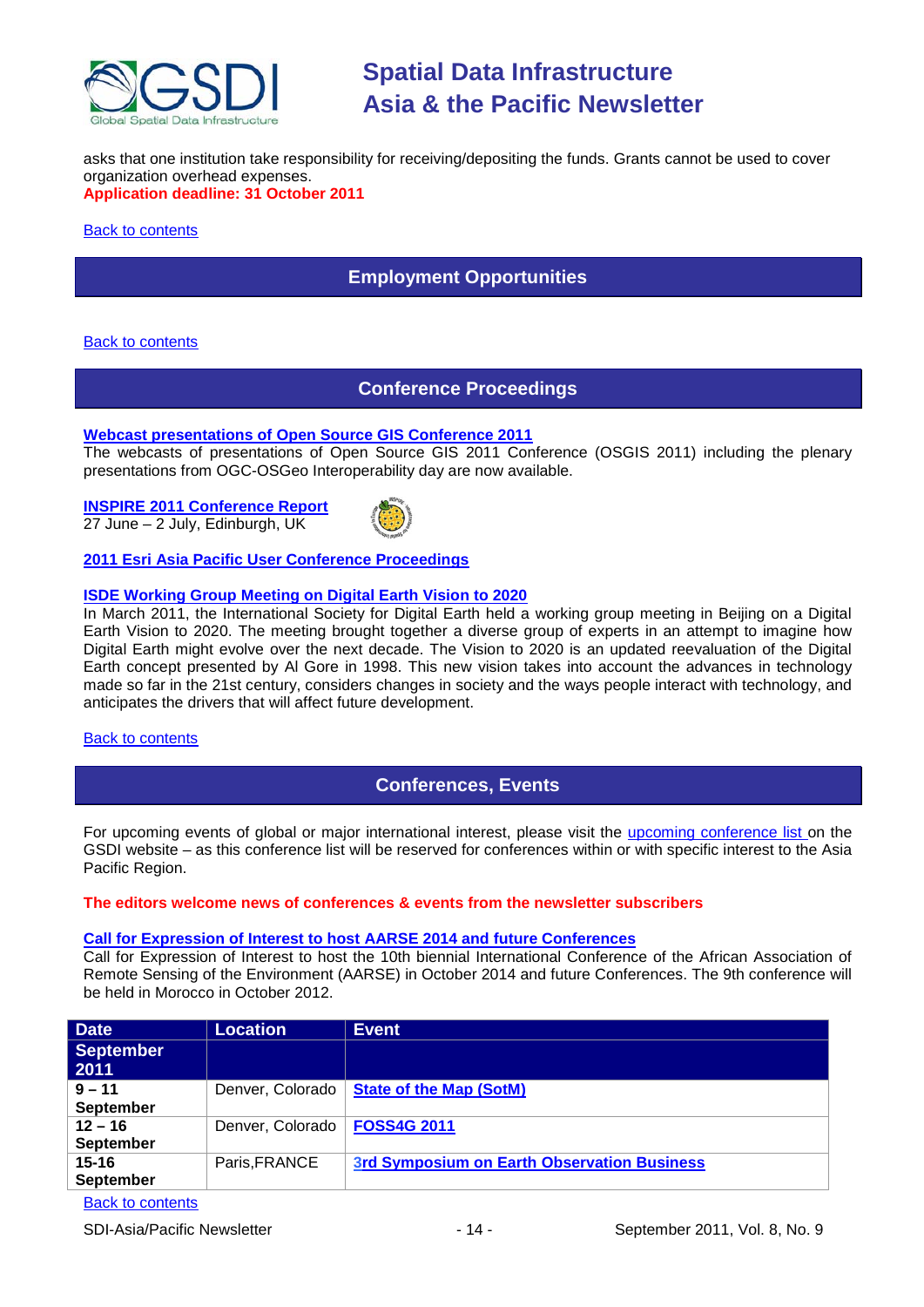

| $18 - 22$        | Amman, Jordan     | <b>ISNET / RJGC Workshop on Applications of Satellite</b>                  |
|------------------|-------------------|----------------------------------------------------------------------------|
| <b>September</b> |                   | <b>Technology in Water Resources Management</b>                            |
|                  |                   | The workshop would comprise presentations by participants, topic-          |
|                  |                   | specific lectures by experts and hands-on training which will focus        |
|                  |                   | on building capabilities in use of SRS techniques for water                |
|                  |                   | exploration. The main focus of the workshop is sharing of                  |
|                  |                   | knowledge, experiences and update relevant OIC researchers on              |
|                  |                   | water resources exploration.                                               |
|                  |                   | <b>Important dates</b>                                                     |
|                  |                   | Last date for abstract submission & applications<br>05 July                |
|                  |                   | Intimation of selection<br>03 August                                       |
|                  |                   | Last date for sending full papers & presentations<br>18 August             |
| 19-22            | Tossa de Mar,     | 11th International Scientific & Technical Conference                       |
| <b>September</b> | <b>SPAIN</b>      | From imagery to map: digital photogrammetric technologies.                 |
|                  |                   | E-mail: conference@racurs.ru                                               |
| $28 - 30$        | The Delft,        | <b>UDMS 2011</b>                                                           |
| <b>September</b> | Netherlands       |                                                                            |
| October 2011     |                   |                                                                            |
| 3-7 October      | Taipei, TAIWAN    | 32nd Asian Conference on Remote Sens&gnsing for                            |
|                  |                   | <b>Green Asia" (ACRS 2011)</b>                                             |
| 5-7 October      | Zanzibar<br>Beach | 6th ESRI Eastern Africa User Conference                                    |
|                  | Resort, Tanzania  | <b>Call for Presentations</b>                                              |
|                  |                   | ESRI Eastern Africa invites you to share and discuss your GIS              |
|                  |                   | experiences by submitting a paper abstract for the upcoming                |
|                  |                   | conference in any of the following tracks:                                 |
|                  |                   | * Conference Track Sub-themes                                              |
|                  |                   | * Mapping & Charting and Public Safety Defence & Intelligence,             |
|                  |                   | Disaster Management, Law Enforcement, National Mapping &                   |
|                  |                   | Charting                                                                   |
|                  |                   | * Government Demographics, Economic Development, Election                  |
|                  |                   | Services, Land Records, Public Works, Urban Planning                       |
|                  |                   | * Natural Resources Agriculture, Biodiversity Conservation,                |
|                  |                   | Environmental Management, Water Resources                                  |
|                  |                   | * Health Services and Education Higher Education, Public Health,           |
|                  |                   | Research                                                                   |
|                  |                   | * Utilities Electric Generation, Transmission & Distribution,              |
|                  |                   | Telecommunications, Water & Sewerage                                       |
|                  |                   | * Transportation & Business Aviation, Highways & Roads,                    |
|                  |                   | Logistics, Maritime Transportation, Railways, Real Estate                  |
|                  |                   | <b>Abstract Submission</b>                                                 |
|                  |                   | The deadline for abstract submission is 30 July 2011. Papers               |
|                  |                   | brochure for the guidelines of abstract submission and submit your         |
|                  |                   | abstract at http://www.esriea.co.ke/index.php/6th-esri-ea-user-            |
|                  |                   | conference or contact events@esriea.co.ke.                                 |
|                  |                   | <b>Map Gallery</b>                                                         |
|                  |                   | ESRI Eastern Africa invites you to submit posters/banners of your          |
|                  |                   | GIS work done with ArcGIS software for display in the Map Gallery          |
|                  |                   | during the conference and for inclusion in the keynote                     |
|                  |                   | presentations.                                                             |
|                  |                   | All poster presenters will receive a 30% discount on conference            |
|                  |                   | registration. The poster submission deadline is the 24 September           |
|                  |                   | 2011. Contact events@esriea.co.ke for more details.<br><b>Registration</b> |
|                  |                   | The Conference registration is now open and the Early Bird                 |
|                  |                   | Registration deadline is 12 August 2011. ESRI Eastern Africa               |
|                  |                   | recommends that you register today and take advantage of the               |
|                  |                   | Early Bird Registration. Visit http://www.esriea.co.ke/index.php/6th-      |
|                  |                   | esri-ea-user-conference or contact events@esriea.co.ke for more            |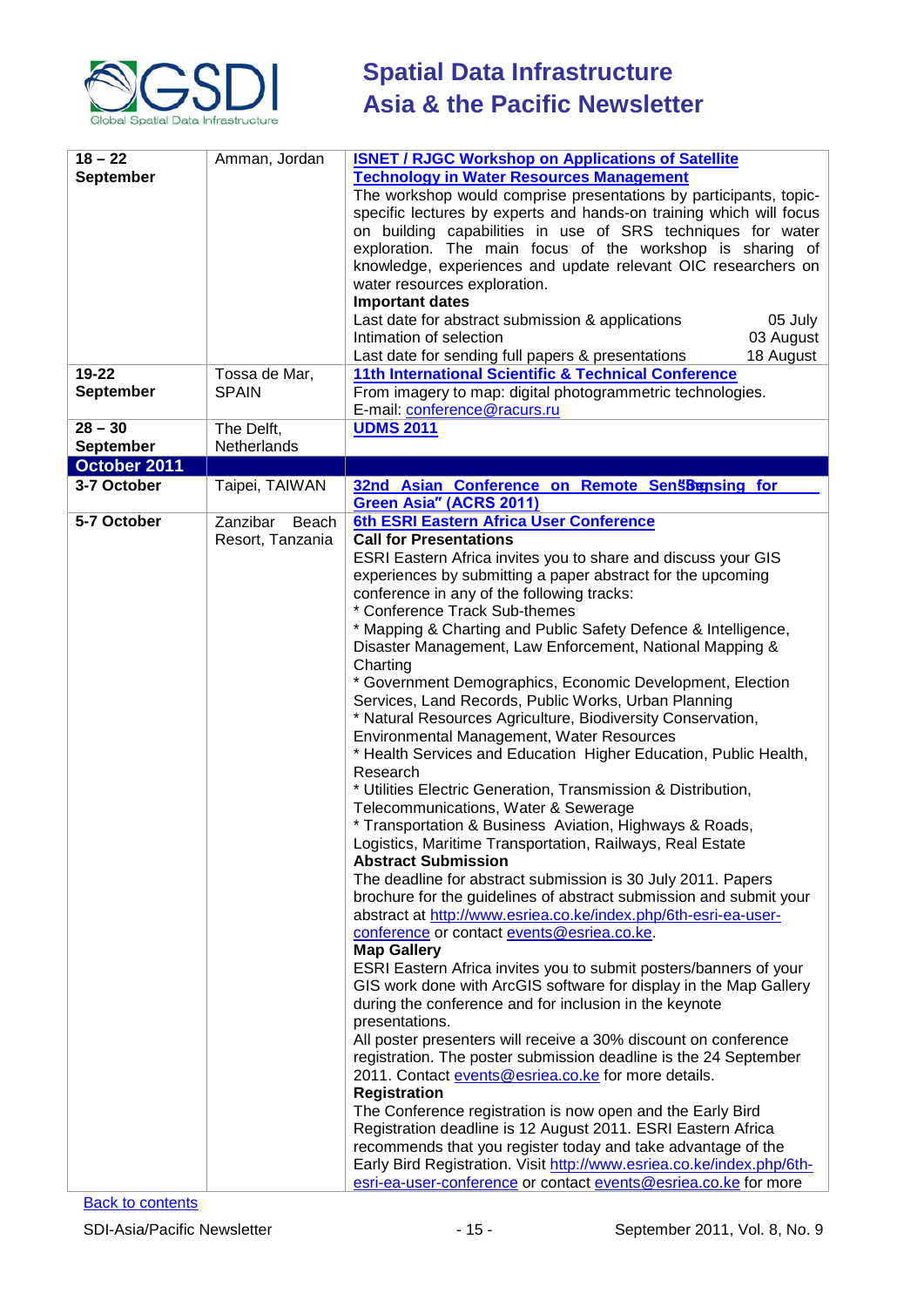

|                                          |                                 | information and registration                                                                                                                                                                                                                                                                                                                                                                                                                                                                                                                                                                                                                                                                    |
|------------------------------------------|---------------------------------|-------------------------------------------------------------------------------------------------------------------------------------------------------------------------------------------------------------------------------------------------------------------------------------------------------------------------------------------------------------------------------------------------------------------------------------------------------------------------------------------------------------------------------------------------------------------------------------------------------------------------------------------------------------------------------------------------|
| 5-7 October                              | Melbourne,<br>Australia         | <b>Celebrating</b><br>achievement<br>ten<br>research<br>and<br>years<br><b>of</b><br><b>Celebrating 10 Years (2001-2011)</b><br>Established in 2001, the CSDILA has been<br>national<br>contributing<br>to<br>and<br>international<br>knowledge and practise in the domain of Land<br>Administration, SDI and spatial enablement for<br>2001–2011<br>ten years. To celebrate ten years of research<br><b>10 YEARS</b><br>the CSDILA is proud to host a two day event<br>CSDILA<br>titled "Beyond Spatial Enablement" to be held in<br>HE CENTRE FOR SPATIAL<br>Melbourne, October 2011 to discuss the future<br>DATA INFRASTRUCTURES<br>AND ADMINISTRATION<br>directions of spatial enablement. |
| 17-19 October                            | Jakarta,<br>Indonesia           | Map Asia is now rebranded as <b>Asia Geospatial Forum</b> .<br>Contact<br><b>Important Dates</b><br>Author registration<br>9th September 2011<br>15th September 2011<br>Full paper submission<br>For information on paper submission                                                                                                                                                                                                                                                                                                                                                                                                                                                            |
| 20 - 21 October                          | Guilin, China                   | <b>ISPRS Workshop on Geospatial Data Infrastructure:</b><br>From data acquisition and updating to smarter devices<br>2011<br><b>Contact</b><br><b>Deadline for abstracts: CLOSED</b><br>The objective of the workshop is to provide a platform for scholars<br>and professionals in relevant areas to exchange research ideas and<br>interests, to present the newest research results, to discuss the<br>cutting-edge technology, and to promote the development and<br>application of SDI and the international collaboration.                                                                                                                                                                |
| 24-26 October<br>"NEW"                   | Seoul, Korea                    | <b>High level forum on Global Geospatial Information</b><br><b>Management</b><br>This High level forum on Global Geospatial Information<br>Management is being co-organized by the Korean National<br>Geographic Information Institute (NGII Korea) and the UN<br>Department of Economic and Social Affairs (UN-DESA), and<br>supported by the Permanent Committee on GIS Infrastructure for<br>Asia and the Pacific (PCGIAP), the Permanent Committee for<br>Geospatial Data Infrastructure of the Americas (PC-IDEA) and the<br>Committee on Development Information, Science and Technology<br>(CODIST) for Africa.<br>Draft programme                                                       |
| 24 - 27 October<br>25-28 October         | Seoul, Korea<br>Paris, France   | <b>United Nations Forum on Global Geospatial Information</b><br><b>Management (GGIM)</b><br>FIG Commission 3 Workshop - The Empowerment of Local                                                                                                                                                                                                                                                                                                                                                                                                                                                                                                                                                |
|                                          |                                 | <b>Authorities: Spatial Information and Spatial Planning Tools</b><br><b>Website</b>                                                                                                                                                                                                                                                                                                                                                                                                                                                                                                                                                                                                            |
| <b>November</b><br>2011                  |                                 |                                                                                                                                                                                                                                                                                                                                                                                                                                                                                                                                                                                                                                                                                                 |
| $7 - 11$<br><b>November</b><br>$14 - 16$ | Abuja, Nigeria<br>Kuala Lumpur, | <b>AfricaGIS 2011: A Geospatial Technology Revolution in Africa</b><br>Sub-themes:<br>Spatially-enabled Governance;<br>Enterprise GIS and Land Administration: the building blocks<br>of sustainable development;<br>New Trends: crowd-sourcing, volunteered<br>geographic<br>information (VGI), and web services in the cloud;<br>Business Geographic's: the geospatial advantage<br>Please submit your abstracts to secretariat@eis-africa.org<br>immediately.<br>The International Conference on Informatics Engineering &                                                                                                                                                                   |
|                                          |                                 |                                                                                                                                                                                                                                                                                                                                                                                                                                                                                                                                                                                                                                                                                                 |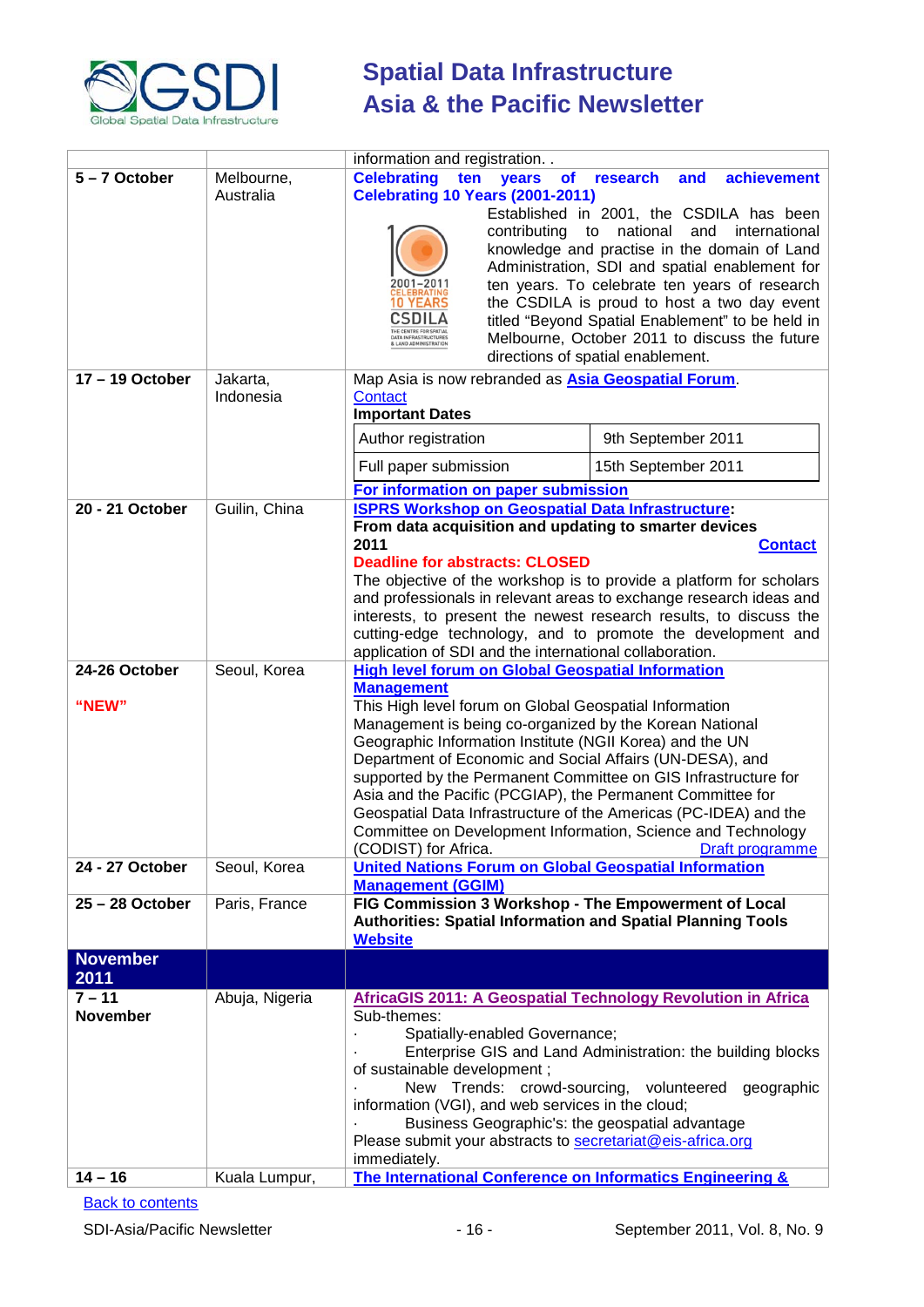

| <b>November</b>              | Malaysia                   | <b>Information Science (ICIEIS2011)</b><br><b>Contact</b><br>University Technology Malaysia, Malaysia<br>Nov. 14-16, 2011<br>All the papers will be reviewed and the accepted papers in the<br>conference will be published in the Communications in Computer<br>and Information Science (CCIS) of Springer Lecture Notes Series<br>(www.springer.com/series/7899), and will be indexed in many<br>global databases including ISI Proceedings and Scopus. In<br>addition, selected papers after complete modification and revision<br>will be published in the special issues journals.<br>Researchers are encouraged to submit their work electronically.<br>Submitted paper should not exceed 15 pages, including<br>illustrations. Papers should be submitted electronically. All papers<br>will be fully refereed by a minimum of two specialized referees.<br>Before final acceptance, all referees comments must be<br>considered.<br><b>Important Dates</b><br>============== |
|------------------------------|----------------------------|--------------------------------------------------------------------------------------------------------------------------------------------------------------------------------------------------------------------------------------------------------------------------------------------------------------------------------------------------------------------------------------------------------------------------------------------------------------------------------------------------------------------------------------------------------------------------------------------------------------------------------------------------------------------------------------------------------------------------------------------------------------------------------------------------------------------------------------------------------------------------------------------------------------------------------------------------------------------------------------|
|                              |                            | <b>Submission Date</b><br>: Aug. 1, 2011<br>Notification of acceptance: Aug. 20, 2011<br>Camera Ready submission : Aug. 30, 2011                                                                                                                                                                                                                                                                                                                                                                                                                                                                                                                                                                                                                                                                                                                                                                                                                                                     |
|                              |                            | Registration<br>: Aug. 30, 2011<br>Conference dates<br>: Nov. 14-16, 2011                                                                                                                                                                                                                                                                                                                                                                                                                                                                                                                                                                                                                                                                                                                                                                                                                                                                                                            |
| $14 - 16$                    | Madrid, Spain              | ICERI2011, the International Conference of Education,                                                                                                                                                                                                                                                                                                                                                                                                                                                                                                                                                                                                                                                                                                                                                                                                                                                                                                                                |
| <b>November</b>              |                            | <b>Research and Innovation</b>                                                                                                                                                                                                                                                                                                                                                                                                                                                                                                                                                                                                                                                                                                                                                                                                                                                                                                                                                       |
|                              |                            | Abstract submission: 14th July 2011<br>Acceptance notification: 1st September 2011                                                                                                                                                                                                                                                                                                                                                                                                                                                                                                                                                                                                                                                                                                                                                                                                                                                                                                   |
|                              |                            | Final Paper submission: 29th September 2011                                                                                                                                                                                                                                                                                                                                                                                                                                                                                                                                                                                                                                                                                                                                                                                                                                                                                                                                          |
| $14 - 18$<br><b>November</b> | Pretoria,<br>South Africa  | <b>ISO/TC 211 Plenary</b><br>33rd ISO/TC 211 Plenary and associated meetings                                                                                                                                                                                                                                                                                                                                                                                                                                                                                                                                                                                                                                                                                                                                                                                                                                                                                                         |
| "NEW"                        |                            | ISO/TC 211 Geographic information/Geomatics is responsible for<br>the ISO geographic information series of standards. These<br>standards may specify, for geographic information, methods, tools<br>and services for data management (including definition and<br>description), acquiring, processing, analyzing, accessing,<br>presenting and transferring such data in digital/electronic form<br>between different users, systems and locations.                                                                                                                                                                                                                                                                                                                                                                                                                                                                                                                                  |
| $14 - 18$<br>November        | Santiago, Chile            | UGI 2001 International Geographic Union "Regional<br><b>Geographic Conference"</b><br><b>Contact</b><br><b>Brochure &amp; Call for Papers</b>                                                                                                                                                                                                                                                                                                                                                                                                                                                                                                                                                                                                                                                                                                                                                                                                                                        |
| $15 - 16$<br><b>November</b> | Seoul, Korea               | Esri Korea, Inc. is proud to host the 7th Esri Asia Pacific User<br><b>Conference</b>                                                                                                                                                                                                                                                                                                                                                                                                                                                                                                                                                                                                                                                                                                                                                                                                                                                                                                |
| $15 - 17$<br><b>November</b> | Canberra,<br>Australia     | Spatial@Gov2011                                                                                                                                                                                                                                                                                                                                                                                                                                                                                                                                                                                                                                                                                                                                                                                                                                                                                                                                                                      |
| $21 - 24$                    | Jakarta,                   | <b>World Delta World Summit</b>                                                                                                                                                                                                                                                                                                                                                                                                                                                                                                                                                                                                                                                                                                                                                                                                                                                                                                                                                      |
| <b>November</b><br>"NEW"     | Indonesia                  |                                                                                                                                                                                                                                                                                                                                                                                                                                                                                                                                                                                                                                                                                                                                                                                                                                                                                                                                                                                      |
| $21 - 25$<br><b>November</b> | Wellington,<br>New Zealand | <b>Surveying &amp; Spatial Sciences Conference 2011</b>                                                                                                                                                                                                                                                                                                                                                                                                                                                                                                                                                                                                                                                                                                                                                                                                                                                                                                                              |
| $22 - 25$                    | Beijing                    | United Nations International Conference on Space-based                                                                                                                                                                                                                                                                                                                                                                                                                                                                                                                                                                                                                                                                                                                                                                                                                                                                                                                               |
| <b>November</b><br>"NEW"     |                            | Technologies for Disaster Risk Management [UN SPIDER] -<br>Applications from interested professionals, experts and decision-<br>makers are now being accepted. Please visit the Conference<br>webpage and register for this event. The deadline for receiving<br>applications: 30 September 2011.<br>Please note that incomplete applications as well as applications<br>received after the deadline will not be considered so you are                                                                                                                                                                                                                                                                                                                                                                                                                                                                                                                                               |
|                              |                            |                                                                                                                                                                                                                                                                                                                                                                                                                                                                                                                                                                                                                                                                                                                                                                                                                                                                                                                                                                                      |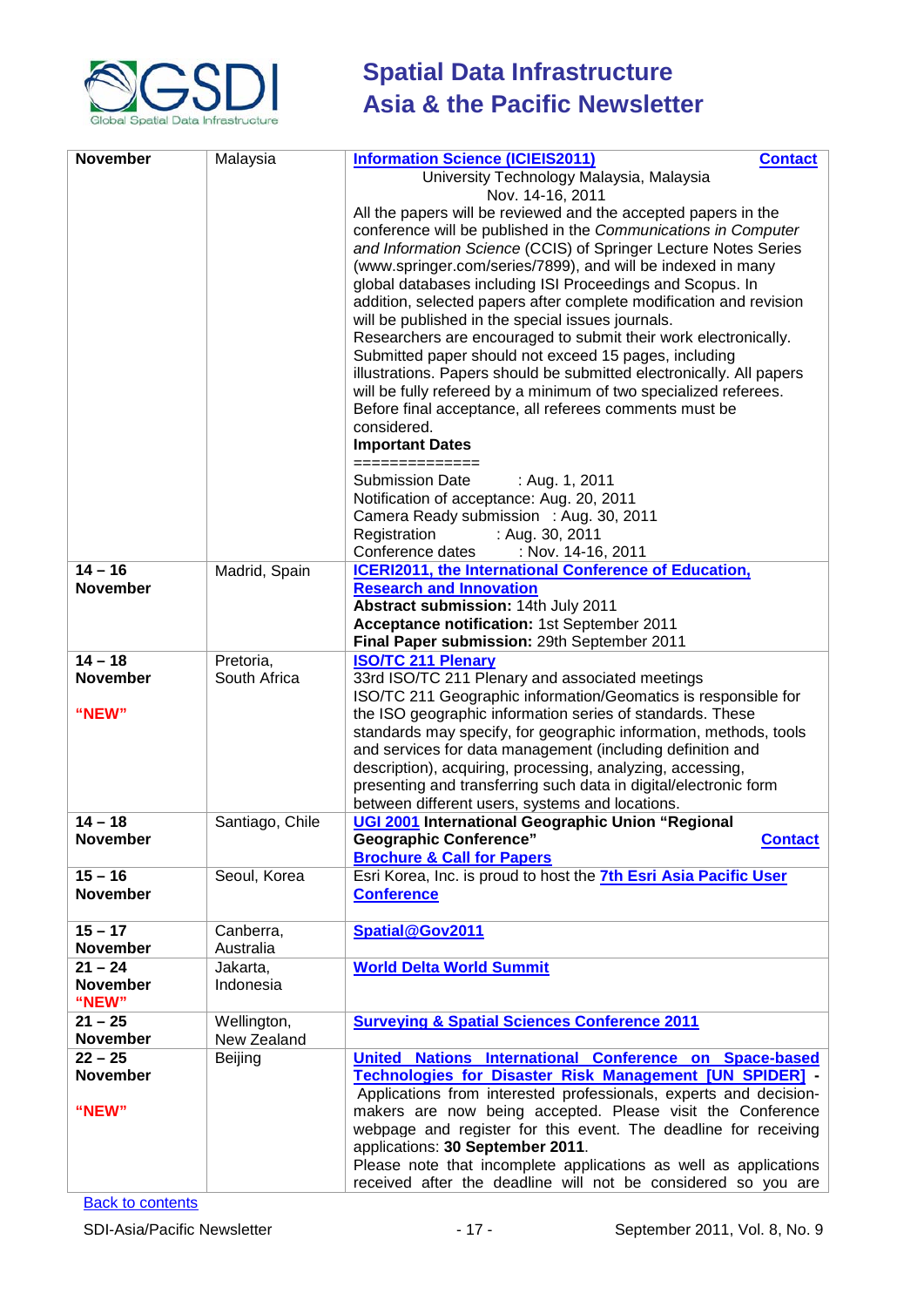

|                              |                                | requested to take the time to complete all the necessary steps and<br>complete all the required information, particularly if you need<br>funding support.<br>The event expects 200 disaster risk management and space-<br>technology experts to participate in Beijing. For specific                                                                                                                                                                                                                                                                                                                                                                                                                               |
|------------------------------|--------------------------------|--------------------------------------------------------------------------------------------------------------------------------------------------------------------------------------------------------------------------------------------------------------------------------------------------------------------------------------------------------------------------------------------------------------------------------------------------------------------------------------------------------------------------------------------------------------------------------------------------------------------------------------------------------------------------------------------------------------------|
|                              |                                | contributions to the proposed themes/sessions, for proposing a<br>topic for technical presentation and for proposing to provide<br>sponsorship to the event, please contact Mr. Shirish Ravan and/or<br>Ms. Li Suju.                                                                                                                                                                                                                                                                                                                                                                                                                                                                                               |
|                              |                                | For further information, contact: David Stevens, Programme<br>Coordinator, [UN-SPIDER] United Nations Office for Outer Space<br>Affairs.                                                                                                                                                                                                                                                                                                                                                                                                                                                                                                                                                                           |
| 29 November -                | University of                  | <b>The State of Australian Cities</b>                                                                                                                                                                                                                                                                                                                                                                                                                                                                                                                                                                                                                                                                              |
| 2 December                   | Melbourne,<br><b>AUSTRALIA</b> | <b>Key Dates</b><br>31 OCT 2011<br>Final papers due                                                                                                                                                                                                                                                                                                                                                                                                                                                                                                                                                                                                                                                                |
| 29 November -                | Suva, Fiji                     | <b>Pacific GIS&amp;RS Conference 2011</b><br>Contact                                                                                                                                                                                                                                                                                                                                                                                                                                                                                                                                                                                                                                                               |
| 2 December                   |                                | Since the first Pacific GIS&RS Conference in 1999, this annual<br>event has attracted a lot of participants from as far as the Americas                                                                                                                                                                                                                                                                                                                                                                                                                                                                                                                                                                            |
| "NEW"                        |                                | to the sunny islands most of us call home. Each year the range of<br>GIS&RS technologies presented cover an array of applications<br>including the management of resources of the small island Pacific<br>nations. Shallow water bathymetry derived from satellite imagery,<br>forest function maps to identify areas for to be protected, areas<br>identified for developments in flood zones are some of the<br>applications where the development of GIS&RS in the region have<br>been applied in various sectors. As with previous conferences,<br>there are no fees levied for those wishing to attend. Donations<br>however are graciously accepted. This year's theme is Data                               |
|                              |                                | Sharing, Better Mapping!<br>Send presentation title by 15 September 2011.<br>Abstracts due by 2 November 2011.                                                                                                                                                                                                                                                                                                                                                                                                                                                                                                                                                                                                     |
| <b>December</b><br>2011      |                                |                                                                                                                                                                                                                                                                                                                                                                                                                                                                                                                                                                                                                                                                                                                    |
| 5 - 7 December               | Hue City,<br>Vietnam           | <b>The 9th International Conference on Advances in Mobile</b><br><b>Computing and Multimedia (MoMM2011)</b><br>15 July 2011: Full Papers (8 pages), Short papers, Demos and<br>work in progress (5 pages)<br>15 September 2011: Acceptance Notification<br>15 October 2011: Camera-Ready Papers and Authors Registration<br>The submitted papers should not exceed 8 pages and must follow<br>the ACM guidelines.<br>Contact                                                                                                                                                                                                                                                                                       |
| 6 - 9 December               | Singapore                      | 18th Session of the Asia-Pacific Regional Space Agency<br><b>Forum (APRSAF-18)</b>                                                                                                                                                                                                                                                                                                                                                                                                                                                                                                                                                                                                                                 |
| "NEW"                        |                                | <b>PDF Brochure</b><br><b>Contact APRSAF Secretariat</b><br>APRSAF serves as an active forum to promote concrete<br>cooperative space-related activities at the regional, Asia-Pacific<br>level. APRSAF also aims to expand the peaceful uses of space<br>technologies and their applications for sustainable development of<br>countries in the region.<br>APRSAF-18 is being jointly organized by the Singapore Space and<br>Technology Association (SSTA), Centre for Remote Imaging,<br>Sensing and Processing (CRISP) of the National University of<br>Singapore, the Ministry of Education, Culture, Sports, Science and<br>Technology (MEXT) of Japan and the Japan Aerospace Exploration<br>Agency (JAXA). |
| $11 - 14$<br><b>December</b> | Abu Dhabi, UAE                 | <b>CALL FOR PAPERS</b><br>The 6th International Conference for Internet Technology and                                                                                                                                                                                                                                                                                                                                                                                                                                                                                                                                                                                                                             |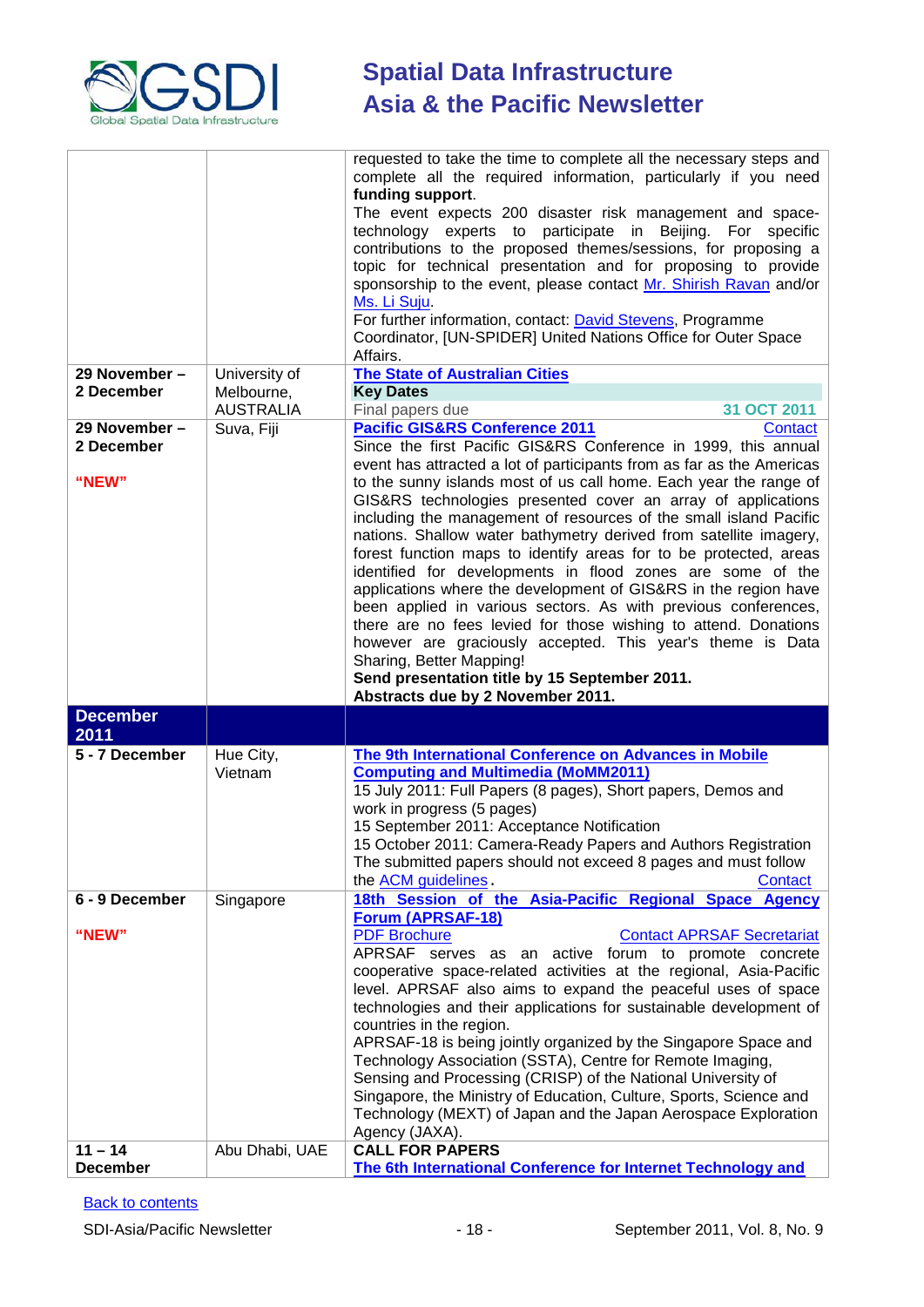

|                   |                                           | <b>Secured Transactions (ICITST-2011)</b><br>The ICITST is an international refereed conference dedicated to the<br>advancement of the theory and practical implementation of secured<br>Internet transactions and to fostering discussions on information<br>technology evolution. The ICITST aims to provide a highly<br>professional and comparative academic research forum that<br>promotes collaborative excellence between academia and industry.<br>Full Paper Submission Date: June 30, 2011<br>Extended Abstract (Work in Progress) Submission: July 31<br>Early Registration Deadline (Authors only): September 30, 2011<br>Late Registration Deadline (Authors only): November 15, 2011<br>Participants Registration: May 01 to December 01, 2011<br>For more details                                                                                                                                                                                                                                                                                                                                                                                                                                                                                                                                                                                                        |
|-------------------|-------------------------------------------|------------------------------------------------------------------------------------------------------------------------------------------------------------------------------------------------------------------------------------------------------------------------------------------------------------------------------------------------------------------------------------------------------------------------------------------------------------------------------------------------------------------------------------------------------------------------------------------------------------------------------------------------------------------------------------------------------------------------------------------------------------------------------------------------------------------------------------------------------------------------------------------------------------------------------------------------------------------------------------------------------------------------------------------------------------------------------------------------------------------------------------------------------------------------------------------------------------------------------------------------------------------------------------------------------------------------------------------------------------------------------------------|
| January 2012      |                                           |                                                                                                                                                                                                                                                                                                                                                                                                                                                                                                                                                                                                                                                                                                                                                                                                                                                                                                                                                                                                                                                                                                                                                                                                                                                                                                                                                                                          |
| $10 - 12$ January | University of BC,<br>Vancouver,<br>Canada | Eighth International Conference on Environmental, Cultural,<br><b>Economic and Social Sustainability.</b>                                                                                                                                                                                                                                                                                                                                                                                                                                                                                                                                                                                                                                                                                                                                                                                                                                                                                                                                                                                                                                                                                                                                                                                                                                                                                |
| $16 - 18$ January | UCLA,<br>Los Angeles,<br><b>USA</b>       | <b>EIGHTH INTERNATIONAL CONFERENCE ON TECHNOLOGY,</b><br><b>KNOWLEDGE AND SOCIETY</b><br>Presenters may choose to submit written papers for publication in<br>the fully refereed International Journal of Technology, Knowledge<br>and Society. If you are unable to attend the conference in person,<br>virtual registrations are also available which allow you to submit a<br>paper for refereeing and possible publication in this fully refereed<br>academic Journal.<br>The deadline for the next round in the call for papers (a title and<br>short abstract) is 14 June 2011.                                                                                                                                                                                                                                                                                                                                                                                                                                                                                                                                                                                                                                                                                                                                                                                                    |
| <b>April 2012</b> |                                           |                                                                                                                                                                                                                                                                                                                                                                                                                                                                                                                                                                                                                                                                                                                                                                                                                                                                                                                                                                                                                                                                                                                                                                                                                                                                                                                                                                                          |
| 11 - 13 April     | Lancaster, UK                             | Call for Papers, <b>GISRUK2012</b> , Lancaster University, 2012<br>We are pleased to invite you to submit short (~1500 word) papers<br>for the 20th annual GIS Research UK conference (GISRUK).<br>We welcome papers covering all aspects of theoretical and applied<br>GIS research, particularly those within the following themes:<br>• Environmental Geoinformatics<br>• Open-Source GI<br>$\bullet$ Web2.0<br>• Qualitative GIS<br>• Spatial Ecology<br>• Health<br>• Emergency Response<br>• Landscape Visualisation<br>• Geospatial Semantics<br>• Location-Based Services<br>• Remote Sensing and Photogrammetry<br>The closing date for submissions is 25th November 2011. All<br>papers will be subject to peer review with accepted papers<br>allocated to oral and poster sessions accordingly. Conference<br>proceedings including all papers accepted for oral and poster<br>presentation will be made available as a free e-book (with ISBN)<br>and as hardcopy for purchase via http://www.lulu.com.<br>The conference will be proceeded by a Open Source GeoSpatial<br>software workshop and a Young Researchers Forum commencing<br>on Tuesday 10th April 2012.<br>The keynote speakers for the conference will be:<br>- Pete Atkinson, University of Southampton, UK<br>- Mei-Po Kwan, Ohio State University, USA<br>- Tyler Mitchell, Executive Director, OSGeo, USA |